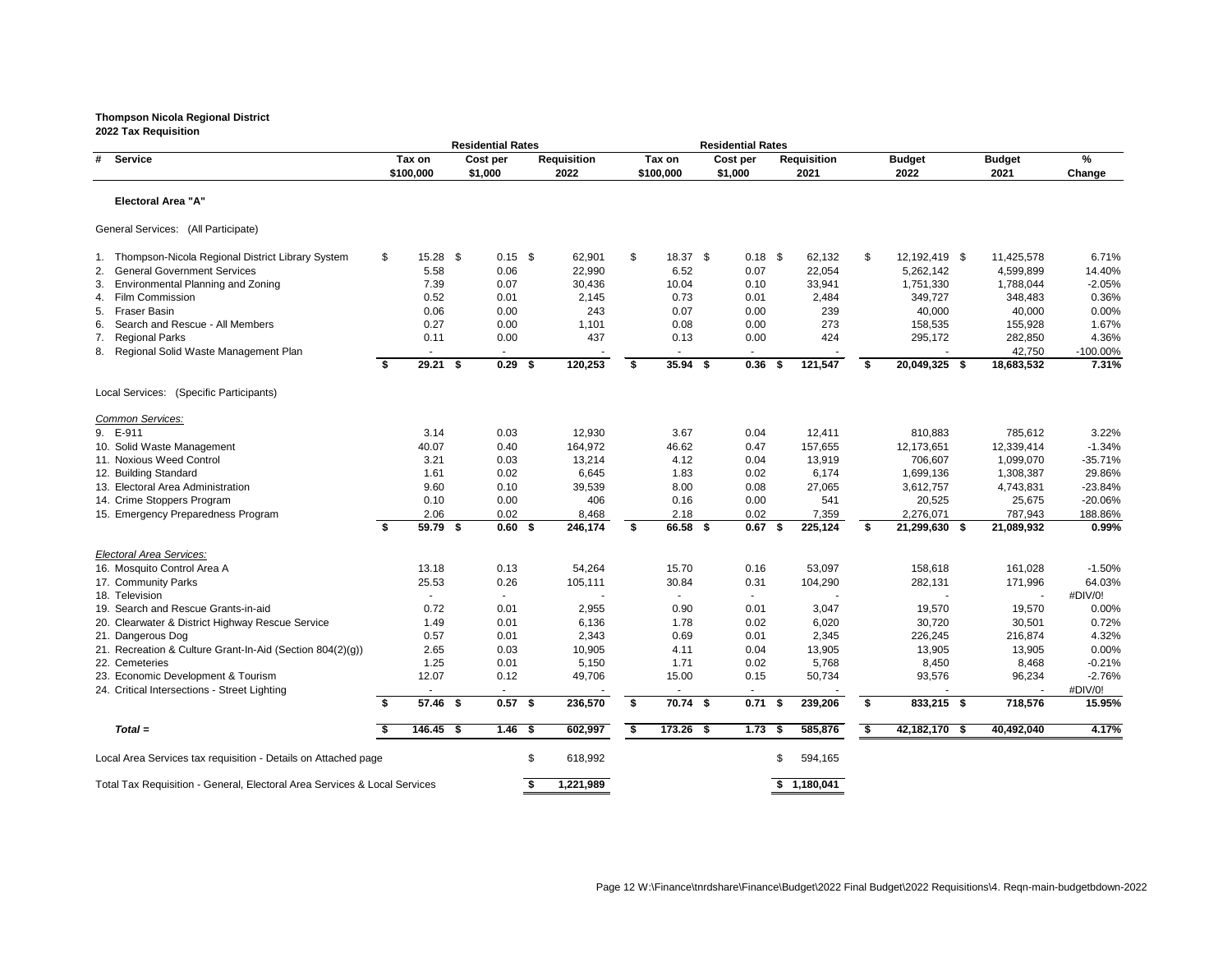# **Thompson Nicola Regional District**

|                                                                           |    |                     | <b>Residential Rates</b> |    |                            |          |                     | <b>Residential Rates</b> |     |                            |    |                       |                       |             |
|---------------------------------------------------------------------------|----|---------------------|--------------------------|----|----------------------------|----------|---------------------|--------------------------|-----|----------------------------|----|-----------------------|-----------------------|-------------|
| # Service                                                                 |    | Tax on<br>\$100,000 | Cost per<br>\$1,000      |    | <b>Requisition</b><br>2022 |          | Tax on<br>\$100,000 | Cost per<br>\$1,000      |     | <b>Requisition</b><br>2021 |    | <b>Budget</b><br>2022 | <b>Budget</b><br>2021 | %<br>Change |
| <b>Electoral Area "B"</b>                                                 |    |                     |                          |    |                            |          |                     |                          |     |                            |    |                       |                       |             |
|                                                                           |    |                     |                          |    |                            |          |                     |                          |     |                            |    |                       |                       |             |
| General Services: (All Participate)                                       |    |                     |                          |    |                            |          |                     |                          |     |                            |    |                       |                       |             |
| Thompson-Nicola Regional District Library System<br>1.                    | \$ | $15.28$ \$          | $0.15$ \$                |    | 99,947                     | \$       | $18.48$ \$          | $0.18$ \$                |     | 111,534                    | \$ | 12,192,419 \$         | 11,425,578            | 6.71%       |
| 2. General Government Services                                            |    | 5.59                | 0.06                     |    | 36,545                     |          | 6.52                | 0.07                     |     | 39,365                     |    | 5,262,142             | 4,599,899             | 14.40%      |
| <b>Environmental Planning and Zoning</b><br>3.                            |    | 7.39                | 0.07                     |    | 48,369                     |          | 10.04               | 0.10                     |     | 60,578                     |    | 1,751,330             | 1,788,044             | $-2.05%$    |
| 4. Film Commission                                                        |    | 0.52                | 0.01                     |    | 3,410                      |          | 0.73                | 0.01                     |     | 4,433                      |    | 349,727               | 348,483               | 0.36%       |
| Fraser Basin<br>5.                                                        |    | 0.06                | 0.00                     |    | 386                        |          | 0.07                | 0.00                     |     | 427                        |    | 40,000                | 40,000                | 0.00%       |
| Search and Rescue - All Members<br>6.                                     |    | 0.27                | 0.00                     |    | 1,750                      |          | 0.08                | 0.00                     |     | 487                        |    | 158,535               | 155,928               | 1.67%       |
| <b>Regional Parks</b><br>7.                                               |    | 0.11                | 0.00                     |    | 694                        |          | 0.13                | 0.00                     |     | 756                        |    | 295,172               | 282,850               | 4.36%       |
| 8. Regional Solid Waste Management Plan                                   |    |                     |                          |    |                            |          |                     |                          |     |                            |    |                       | 42,750                | $-100.00\%$ |
|                                                                           | \$ | $29.21$ \$          | $0.29$ \$                |    | 191,101                    | S.       | $36.05$ \$          | 0.36                     | - 5 | 217,580                    | -S | 20,049,325 \$         | 18,683,532            | 7.31%       |
| Local Services: (Specific Participants)                                   |    |                     |                          |    |                            |          |                     |                          |     |                            |    |                       |                       |             |
| Common Services:                                                          |    |                     |                          |    |                            |          |                     |                          |     |                            |    |                       |                       |             |
| 9. E-911                                                                  |    | 3.14                | 0.03                     |    | 20,544                     |          | 3.67                | 0.04                     |     | 22,147                     |    | 810,883               | 785,612               | 3.22%       |
| 10. Solid Waste Management                                                |    | 40.07               | 0.40                     |    | 262,159                    |          | 46.90               | 0.47                     |     | 283,061                    |    | 12,173,651            | 12,339,414            | $-1.34%$    |
| 11. Noxious Weed Control                                                  |    | 3.21                | 0.03                     |    | 20,996                     |          | 4.12                | 0.04                     |     | 24,844                     |    | 706,607               | 1,099,070             | $-35.71%$   |
| 12. Building Standard                                                     |    | 1.61                | 0.02                     |    | 10,557                     |          | 1.83                | 0.02                     |     | 11,019                     |    | 1,699,136             | 1,308,387             | 29.86%      |
| 13. Electoral Area Administration                                         |    | 9.60                | 0.10                     |    | 62,822                     |          | 8.00                | 0.08                     |     | 48,305                     |    | 3,612,757             | 4,743,831             | $-23.84%$   |
| 14. Crime Stoppers Program                                                |    | 0.10                | 0.00                     |    | 646                        |          | 0.16                | 0.00                     |     | 966                        |    | 20,525                | 25,675                | $-20.06%$   |
| 15. Emergency Preparedness Program                                        |    | 2.06                | 0.02                     |    | 13,456                     |          | 2.18                | 0.02                     |     | 13,132                     |    | 2,276,071             | 787,943               | 188.86%     |
|                                                                           | \$ | 59.79 \$            | 0.60%                    |    | 391,180                    | \$       | 66.85 \$            | $0.67$ \$                |     | 403,474                    | \$ | 21,299,630 \$         | 21,089,932            | 0.99%       |
| <b>Electoral Area Services:</b>                                           |    |                     |                          |    |                            |          |                     |                          |     |                            |    |                       |                       |             |
| 16. Septage Disposal Service                                              |    |                     |                          |    |                            |          |                     |                          |     |                            |    |                       |                       | #DIV/0!     |
| 17. Television                                                            |    | 1.60                | 0.02                     |    | 10,477                     |          | 1.72                | 0.02                     |     | 10,376                     |    | 12,509                | 13,036                | $-4.04%$    |
| 18. Community Parks                                                       |    | 18.07               | 0.18                     |    | 118,251                    |          | 19.37               | 0.19                     |     | 116,902                    |    | 264,721               | 328,793               | $-19.49%$   |
| 19. Community Halls                                                       |    | 6.93                | 0.07                     |    | 45,353                     |          | 6.95                | 0.07                     |     | 41,944                     |    | 59,672                | 60,111                | $-0.73%$    |
| 20. Clearwater & District Highway Rescue Service                          |    | 1.49                | 0.01                     |    | 9,750                      |          | 1.78                | 0.02                     |     | 10,743                     |    | 30,720                | 30,501                | 0.72%       |
| 21. Recreation & Culture Grant-In-Aid (Section 804(2)(g))                 |    | 1.67                | 0.02                     |    | 10,905                     |          | 2.20                | 0.02                     |     | 13,255                     |    | 13,905                | 13,905                | 0.00%       |
| 22. Cemeteries                                                            |    | 3.14                | 0.03                     |    | 20,518                     |          | 3.35                | 0.03                     |     | 20,220                     |    | 100,115               | 97,387                | 2.80%       |
| 23. Valley Connector Transit Service                                      |    | 0.36                | 0.00                     |    | 2,335                      |          | 0.31                | 0.00                     |     | 1,841                      |    | 28,765                | 35,050                | $-17.93%$   |
| 24. Economic Development & Tourism                                        |    | 10.59               | 0.11                     |    | 69,294                     |          | 11.46               | 0.11                     |     | 69,183                     |    | 128,356               | 119,016               | 7.85%       |
| 25. Search and Rescue Grants-in-aid                                       |    | 0.31                | 0.00                     |    | 2,060                      |          | 0.34                | 0.00                     |     | 2,060                      |    | 19,570                | 19,570                | 0.00%       |
| 26. Alternative Waste Collection                                          |    | 7.39                | 0.07                     |    | 48,328                     |          | 11.03               | 0.11                     |     | 66,561                     |    | 104,526               | 118,755               | $-11.98%$   |
|                                                                           | -S | $51.55$ \$          | $0.52$ \$                |    | 337,271                    | \$       | 58.50 \$            | $0.59$ \$                |     | 353,085                    | \$ | 762,859 \$            | 836,124               | $-8.76%$    |
| $Total =$                                                                 |    | 140.55 \$           | $1.41$ \$                |    | 919,552                    | <b>S</b> | 161.41 \$           | 1.61                     |     | 974,139                    | \$ | 42,111,814 \$         | 40,609,588            | 3.70%       |
| Local Area Services tax requisition - Details on Attached page            |    |                     |                          | \$ | 43,250                     |          |                     |                          |     | 42,079                     |    |                       |                       |             |
| Total Tax Requisition - General, Electoral Area Services & Local Services |    |                     |                          | S. | 962,802                    |          |                     |                          |     | \$1,016,218                |    |                       |                       |             |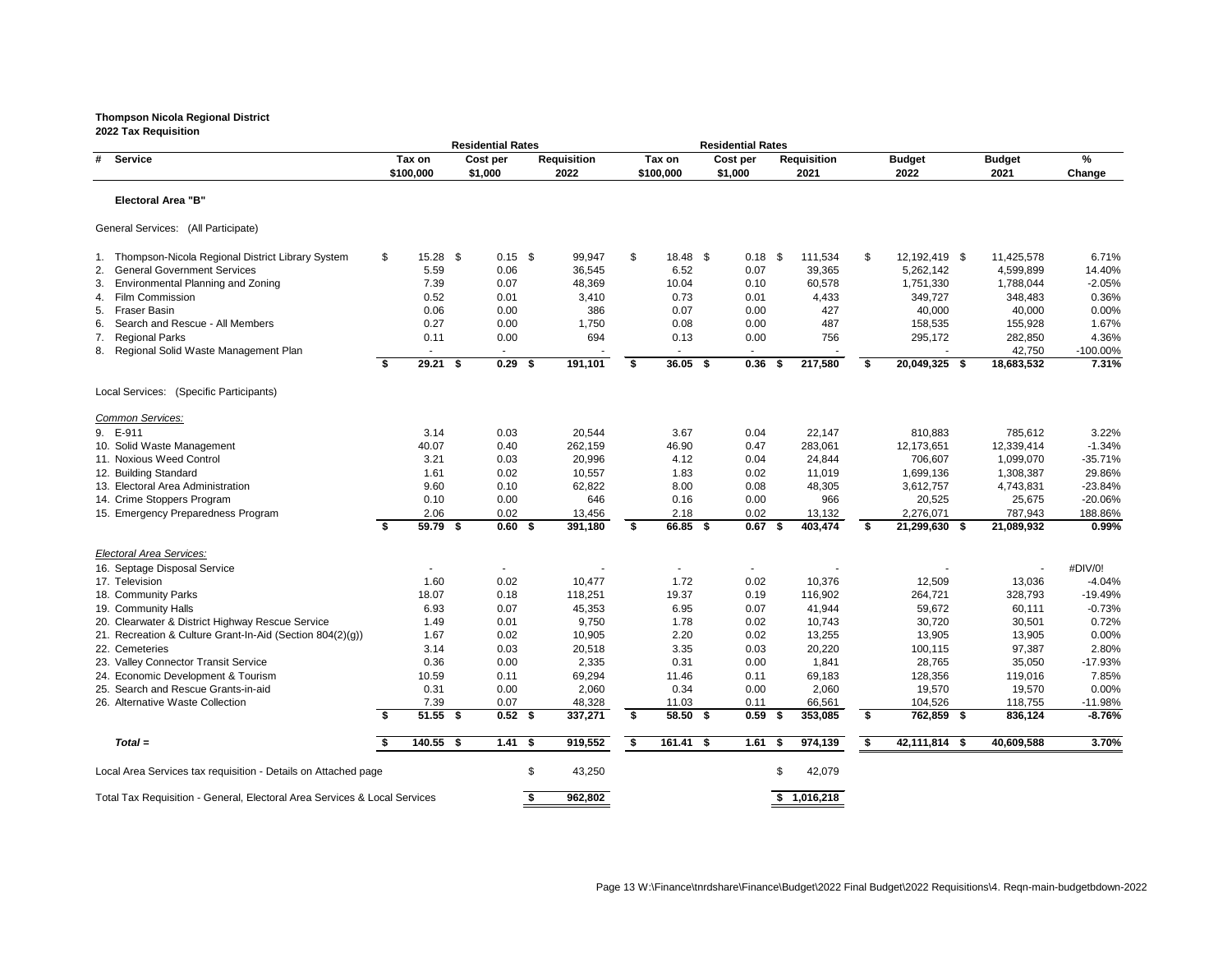|                                                                           |                  | <b>Residential Rates</b> |                    |                |             | <b>Residential Rates</b> |      |                    |      |               |               |           |
|---------------------------------------------------------------------------|------------------|--------------------------|--------------------|----------------|-------------|--------------------------|------|--------------------|------|---------------|---------------|-----------|
| # Service                                                                 | Tax on           | Cost per                 | <b>Requisition</b> |                | Tax on      | Cost per                 |      | <b>Requisition</b> |      | <b>Budget</b> | <b>Budget</b> | %         |
|                                                                           | \$100,000        | \$1,000                  | 2022               |                | \$100,000   | \$1,000                  |      | 2021               |      | 2022          | 2021          | Change    |
| <b>Electoral Area "E"</b>                                                 |                  |                          |                    |                |             |                          |      |                    |      |               |               |           |
| General Services: (All Participate)                                       |                  |                          |                    |                |             |                          |      |                    |      |               |               |           |
| 1. Thompson-Nicola Regional District Library System                       | \$<br>$15.28$ \$ | $0.15$ \$                | 145,119            | $\mathfrak{S}$ | $18.46$ \$  | $0.18$ \$                |      | 153,312            | \$   | 12,192,419 \$ | 11,425,578    | 6.71%     |
| 2. General Government Services                                            | 5.59             | 0.06                     | 53,055             |                | 6.52        | 0.07                     |      | 54,186             |      | 5,262,142     | 4,599,899     | 14.40%    |
| <b>Environmental Planning and Zoning</b><br>3.                            | 7.39             | 0.07                     | 70,227             |                | 10.04       | 0.10                     |      | 83,383             |      | 1,751,330     | 1,788,044     | $-2.05%$  |
| <b>Film Commission</b><br>4.                                              | 0.52             | 0.01                     | 4,951              |                | 0.73        | 0.01                     |      | 6,103              |      | 349,727       | 348,483       | 0.36%     |
| <b>Fraser Basin</b><br>5.                                                 | 0.06             | 0.00                     | 560                |                | 0.07        | 0.00                     |      | 588                |      | 40,000        | 40,000        | 0.00%     |
| Search and Rescue - All Members<br>6.                                     | 0.27             | 0.00                     | 2,540              |                | 0.08        | 0.00                     |      | 671                |      | 158,535       | 155,928       | 1.67%     |
| <b>Regional Parks</b><br>7.                                               | 0.11             | 0.00                     | 1,008              |                | 0.13        | 0.00                     |      | 1,041              |      | 295,172       | 282,850       | 4.36%     |
| 8. Regional Solid Waste Management Plan                                   | $\sim$           | $\sim$                   |                    |                | $\sim$      | $\sim$                   |      |                    |      |               | 42,750        | -100.00%  |
|                                                                           | \$<br>$29.21$ \$ | $0.29$ \$                | 277,460            | \$             | $36.03$ \$  | 0.36                     | - \$ | 299,284            | \$   | 20,049,325 \$ | 18,683,532    | 7.31%     |
| Local Services: (Specific Participants)                                   |                  |                          |                    |                |             |                          |      |                    |      |               |               |           |
| Common Services:                                                          |                  |                          |                    |                |             |                          |      |                    |      |               |               |           |
| 9. E-911                                                                  | 3.14             | 0.03                     | 29,833             |                | 3.67        | 0.04                     |      | 30,485             |      | 810,883       | 785,612       | 3.22%     |
| 10. Solid Waste Management                                                | 40.06            | 0.40                     | 380,495            |                | 46.83       | 0.47                     |      | 389,059            |      | 12,173,651    | 12,339,414    | $-1.34%$  |
| 11. Noxious Weed Control                                                  | 3.21             | 0.03                     | 30,484             |                | 4.12        | 0.04                     |      | 34,197             |      | 706,607       | 1,099,070     | $-35.71%$ |
| 12. Building Standard                                                     | 1.61             | 0.02                     | 15,329             |                | 1.83        | 0.02                     |      | 15,168             |      | 1,699,136     | 1,308,387     | 29.86%    |
| 13. Electoral Area Administration                                         | 9.60             | 0.10                     | 91,212             |                | 8.00        | 0.08                     |      | 66,491             |      | 3,612,757     | 4,743,831     | $-23.84%$ |
| 14. Emergency Preparedness Program                                        | 2.06             | 0.02                     | 19,536             |                | 2.18        | 0.02                     |      | 18,076             |      | 2,276,071     | 787,943       | 188.86%   |
| 15. Crime Stoppers Program                                                | 0.10             | 0.00                     | 937                |                | 0.16        | 0.00                     |      | 1,329              |      | 20,525        | 25,675        | $-20.06%$ |
|                                                                           | \$<br>59.78 \$   | $0.60$ \$                | 567,826            | \$             | 66.79 \$    | $0.67$ \$                |      | 554,805            | \$   | 21,299,630 \$ | 21,089,932    | 0.99%     |
| Electoral Area Services:                                                  |                  |                          |                    |                |             |                          |      |                    |      |               |               |           |
| 16. Recreation & Culture Grant-In-Aid (Section 804(2)(g))                 | 0.31             | 0.00                     | 2,935              |                | 1.54        | 0.02                     |      | 12,755             |      | 13,905        | 13,905        | 0.00%     |
| 17. Economic Development & Tourism                                        | 3.45             | 0.03                     | 32,758             |                | 2.92        | 0.03                     |      | 24,273             |      | 52,687        | 46,430        | 13.48%    |
| 18. Gold Country Grant-In-Aid                                             | 2.33             | 0.02                     | 22,104             |                | 2.74        | 0.03                     |      | 22,771             |      | 87,499        | 247,999       | $-64.72%$ |
|                                                                           | \$<br>$6.08$ \$  | $0.06$ \$                | 57,797             | S              | $7.20$ \$   | $0.07$ \$                |      | 59,799             | S    | 154,091 \$    | 308,334       | $-50.02%$ |
| $Total =$                                                                 | $95.07$ \$       | $0.95$ \$                | 903,083            | \$             | $110.01$ \$ | $1.10$ \$                |      | 913,888            | - \$ | 41,503,046 \$ | 40,081,798    | 3.55%     |
| Local Area Services tax requisition - Details on Attached page            |                  |                          | \$<br>371,693      |                |             |                          | S    | 354,163            |      |               |               |           |
| Total Tax Requisition - General, Electoral Area Services & Local Services |                  |                          | 1,274,776          |                |             |                          |      | \$1,268,051        |      |               |               |           |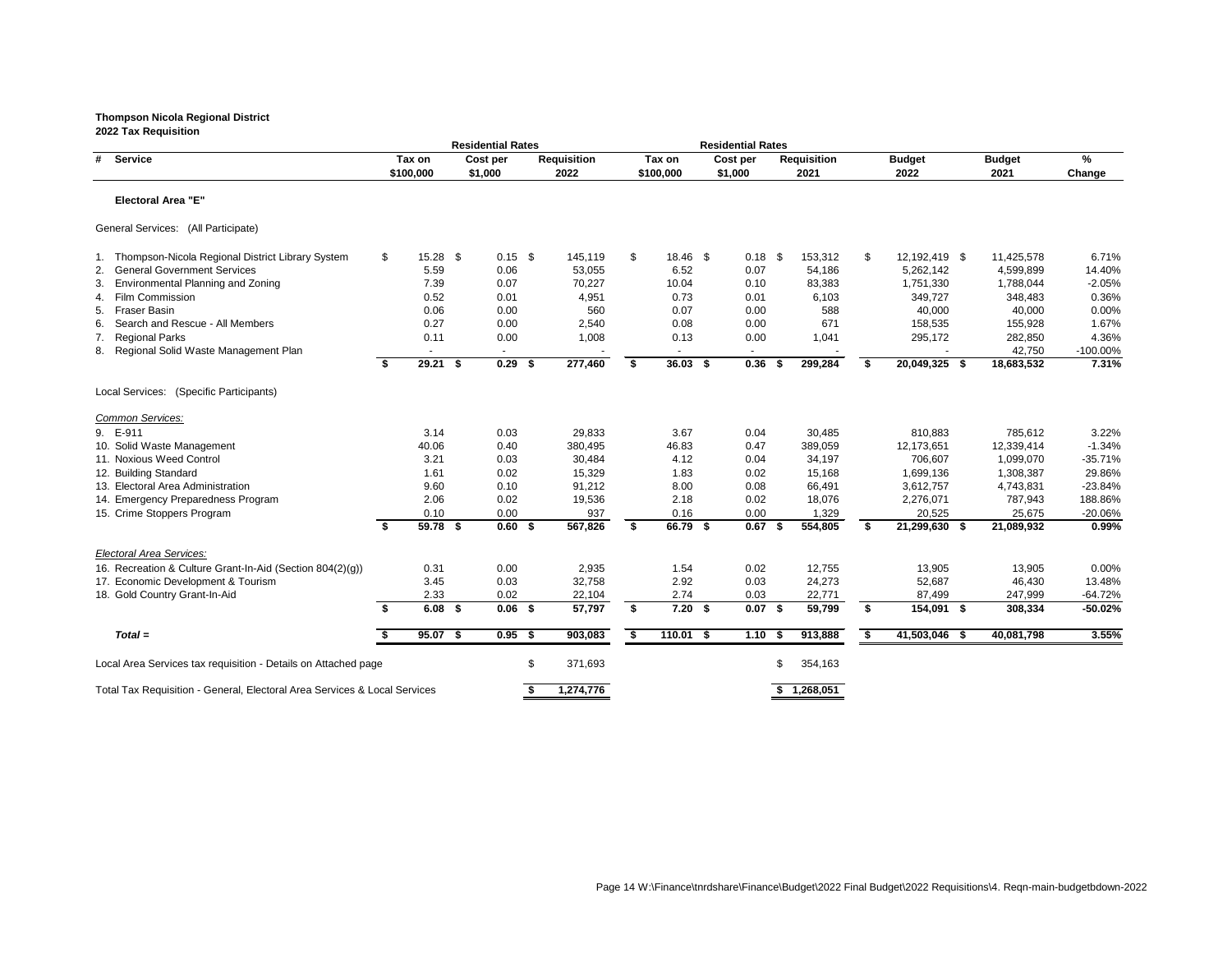|                                                                           |                  | <b>Residential Rates</b> |                    |                           |             | <b>Residential Rates</b> |   |                    |                           |               |               |             |
|---------------------------------------------------------------------------|------------------|--------------------------|--------------------|---------------------------|-------------|--------------------------|---|--------------------|---------------------------|---------------|---------------|-------------|
| #<br><b>Service</b>                                                       | Tax on           | Cost per                 | <b>Requisition</b> |                           | Tax on      | Cost per                 |   | <b>Requisition</b> |                           | <b>Budget</b> | <b>Budget</b> | %           |
|                                                                           | \$100,000        | \$1,000                  | 2022               |                           | \$100,000   | \$1,000                  |   | 2021               |                           | 2022          | 2021          | Change      |
| <b>Electoral Area "I"</b>                                                 |                  |                          |                    |                           |             |                          |   |                    |                           |               |               |             |
| General Services: (All Participate)                                       |                  |                          |                    |                           |             |                          |   |                    |                           |               |               |             |
| 1. Thompson-Nicola Regional District Library System                       | \$<br>$15.28$ \$ | $0.15$ \$                | 90,337             | $\boldsymbol{\mathsf{S}}$ | $18.48$ \$  | $0.18$ \$                |   | 99,646             | $\boldsymbol{\mathsf{S}}$ | 12,192,419 \$ | 11,425,578    | 6.71%       |
| <b>General Government Services</b><br>2.                                  | 5.58             | 0.06                     | 33,020             |                           | 6.52        | 0.07                     |   | 35,167             |                           | 5,262,142     | 4,599,899     | 14.40%      |
| <b>Environmental Planning and Zoning</b><br>3.                            | 7.39             | 0.07                     | 43,713             |                           | 10.04       | 0.10                     |   | 54,117             |                           | 1,751,330     | 1,788,044     | $-2.05%$    |
| <b>Film Commission</b><br>4.                                              | 0.52             | 0.01                     | 3,084              |                           | 0.73        | 0.01                     |   | 3,961              |                           | 349,727       | 348,483       | 0.36%       |
| <b>Fraser Basin</b><br>5.                                                 | 0.06             | 0.00                     | 349                |                           | 0.07        | 0.00                     |   | 381                |                           | 40,000        | 40,000        | 0.00%       |
| Search and Rescue - All Members<br>6.                                     | 0.27             | 0.00                     | 1,581              |                           | 0.08        | 0.00                     |   | 435                |                           | 158,535       | 155,928       | 1.67%       |
| <b>Regional Parks</b><br>7.                                               | 0.11             | 0.00                     | 627                |                           | 0.13        | 0.00                     |   | 676                |                           | 295,172       | 282,850       | 4.36%       |
| 8. Regional Solid Waste Management Plan                                   | $\sim$           | $\sim$                   |                    |                           | $\sim$      | $\sim$                   |   |                    |                           |               | 42,750        | $-100.00\%$ |
|                                                                           | \$<br>$29.21$ \$ | $0.29$ \$                | 172,711            | \$                        | $36.05$ \$  | $0.36$ \$                |   | 194,383            | \$                        | 20,049,325 \$ | 18,683,532    | 7.31%       |
| Local Services: (Specific Participants)                                   |                  |                          |                    |                           |             |                          |   |                    |                           |               |               |             |
| Common Services:                                                          |                  |                          |                    |                           |             |                          |   |                    |                           |               |               |             |
| 9. E-911                                                                  | 3.14             | 0.03                     | 18,568             |                           | 3.67        | 0.04                     |   | 19,786             |                           | 810,883       | 785,612       | 3.22%       |
| 10. Solid Waste Management                                                | 40.06            | 0.40                     | 236,885            |                           | 46.90       | 0.47                     |   | 252,885            |                           | 12,173,651    | 12,339,414    | $-1.34%$    |
| 11. Noxious Weed Control                                                  | 3.21             | 0.03                     | 18,977             |                           | 4.12        | 0.04                     |   | 22,193             |                           | 706,607       | 1,099,070     | $-35.71%$   |
| 12. Building Standard                                                     | 1.61             | 0.02                     | 9,542              |                           | 1.83        | 0.02                     |   | 9,844              |                           | 1,699,136     | 1,308,387     | 29.86%      |
| 13. Electoral Area Administration                                         | 9.60             | 0.10                     | 56,781             |                           | 8.00        | 0.08                     |   | 43,151             |                           | 3,612,757     | 4,743,831     | $-23.84%$   |
| 14. Crime Stoppers Program                                                | 0.10             | 0.00                     | 583                |                           | 0.16        | 0.00                     |   | 863                |                           | 20,525        | 25,675        | $-20.06%$   |
| 15. Emergency Preparedness Program                                        | 2.06             | 0.02                     | 12,160             |                           | 2.18        | 0.02                     |   | 11,731             |                           | 2,276,071     | 787,943       | 188.86%     |
|                                                                           | 59.78 \$         | 0.60 <sup>5</sup>        | 353,496            | Ŝ.                        | 66.85 \$    | $0.67$ \$                |   | 360,453            | \$                        | 21,299,630 \$ | 21,089,932    | 0.99%       |
| <b>Electoral Area Services:</b>                                           |                  |                          |                    |                           |             |                          |   |                    |                           |               |               |             |
| 16. Recreation & Culture Grant-In-Aid (Section 804(2)(g))                 | 0.20             | 0.00                     | 1,205              |                           | 2.58        | 0.03                     |   | 13,893             |                           | 13,905        | 13,905        | 0.00%       |
| 17. Economic Development & Tourism                                        | 1.16             | 0.01                     | 6,849              |                           | 8.49        | 0.08                     |   | 45,777             |                           | 51,932        | 52,056        | $-0.24%$    |
| 18. Gold Country Communities Grant-In-Aid                                 | 2.33             | 0.02                     | 13,760             |                           | 2.74        | 0.03                     |   | 14,778             |                           | 87,499        | 247,999       | $-64.72%$   |
| 19. Critical Intersections - Street Lighting                              |                  |                          |                    |                           | $\sim$      |                          |   |                    |                           |               |               | #DIV/0!     |
| 20. Dangerous Dog Control                                                 | 0.57             | 0.01                     | 3,366              |                           | 0.69        | 0.01                     |   | 3,740              |                           | 226,245       | 216,874       | 4.32%       |
|                                                                           | 4.26 $$$         | $0.04$ \$                | 25,180             | \$                        | $14.50$ \$  | $0.15$ \$                |   | 78,188             | \$                        | 379,581 \$    | 530,834       | $-28.49%$   |
| $Total =$                                                                 | $93.24$ \$       | $0.93$ \$                | 551,387            | -S                        | $117.41$ \$ | $1.17$ \$                |   | 633,024            | \$                        | 41,728,536 \$ | 40,304,298    | 3.53%       |
| Local Area Services tax requisition - Details on Attached page            |                  |                          | \$<br>148,437      |                           |             |                          | S | 152,001            |                           |               |               |             |
| Total Tax Requisition - General, Electoral Area Services & Local Services |                  |                          | 699,824            |                           |             |                          |   | 785,025            |                           |               |               |             |
|                                                                           |                  |                          |                    |                           |             |                          |   |                    |                           |               |               |             |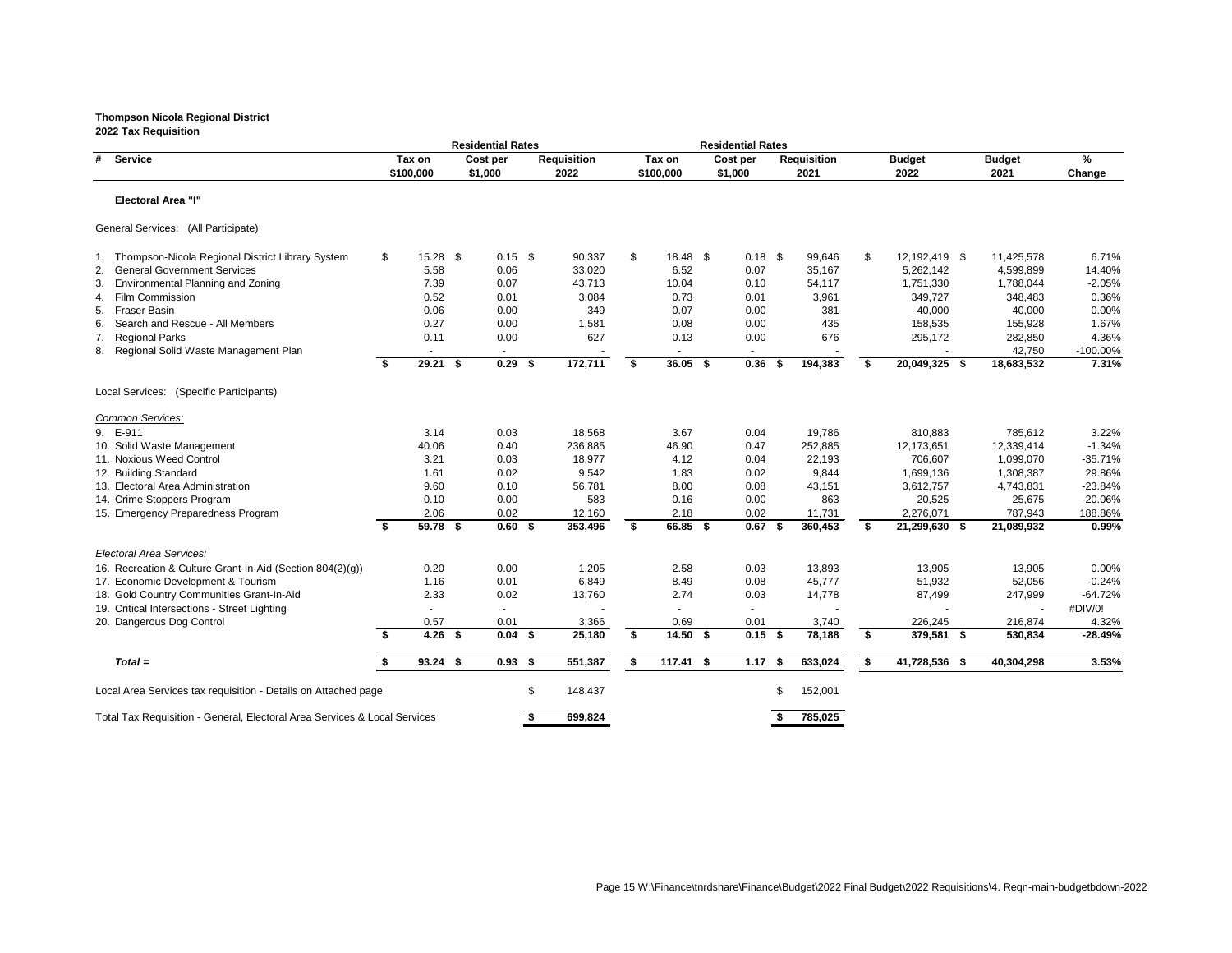|                                                                           |    |             | <b>Residential Rates</b> |                    |           |                   |            | <b>Residential Rates</b> |                    |                     |               |             |
|---------------------------------------------------------------------------|----|-------------|--------------------------|--------------------|-----------|-------------------|------------|--------------------------|--------------------|---------------------|---------------|-------------|
| # Service                                                                 |    | Tax on      | Cost per                 | <b>Requisition</b> |           | Tax on            |            | Cost per                 | <b>Requisition</b> | <b>Budget</b>       | <b>Budget</b> | %           |
|                                                                           |    | \$100,000   | \$1,000                  | 2022               |           | \$100,000         |            | \$1,000                  | 2021               | 2022                | 2021          | Change      |
| <b>Electoral Area "J"</b>                                                 |    |             |                          |                    |           |                   |            |                          |                    |                     |               |             |
| General Services: (All Participate)                                       |    |             |                          |                    |           |                   |            |                          |                    |                     |               |             |
| Thompson-Nicola Regional District Library System<br>1.                    | \$ | $15.28$ \$  | $0.15$ \$                |                    | 236,602   | \$<br>$18.33$ \$  |            | $0.18$ \$                | 233,375            | \$<br>12,192,419 \$ | 11,425,578    | 6.71%       |
| <b>General Government Services</b><br>2.                                  |    | 5.58        | 0.06                     |                    | 86,497    | 6.52              | \$         | 0.07                     | 83,045             | 5,262,142           | 4,599,899     | 14.40%      |
| <b>Environmental Planning and Zoning</b><br>3.                            |    | 7.39        | 0.07                     |                    | 114,507   | 10.04             | \$         | 0.10                     | 127,797            | 1,751,330           | 1,788,044     | $-2.05%$    |
| Film Commission<br>4.                                                     |    | 0.52        | 0.01                     |                    | 8,072     | 0.73              | \$         | 0.01                     | 9,356              | 349,727             | 348,483       | 0.36%       |
| <b>Fraser Basin</b><br>5.                                                 |    | 0.06        | 0.00                     |                    | 913       | 0.07              | \$         | 0.00                     | 901                | 40,000              | 40,000        | 0.00%       |
| Search and Rescue - All Members<br>6.                                     |    | 0.27        | 0.00                     |                    | 4,141     | 0.08              | \$         | 0.00                     | 1,028              | 158,535             | 155,928       | 1.67%       |
| <b>Regional Parks</b><br>7.                                               |    | 0.11        | 0.00                     |                    | 1,643     | 0.13              | \$         | 0.00                     | 1,595              | 295,172             | 282,850       | 4.36%       |
| 8. Regional Solid Waste Management Plan                                   |    | $\sim$      | $\sim$                   |                    |           | $\blacksquare$    | \$         |                          |                    |                     | 42,750        | $-100.00\%$ |
|                                                                           | Ŝ. | $29.21$ \$  | $\overline{0.29}$ \$     |                    | 452,375   | \$<br>$35.91$ \$  |            | $0.36$ \$                | 457,096            | \$<br>20,049,325 \$ | 18,683,532    | 7.31%       |
| Local Services: (Specific Participants)                                   |    |             |                          |                    |           |                   |            |                          |                    |                     |               |             |
| Common Services:                                                          |    |             |                          |                    |           |                   |            |                          |                    |                     |               |             |
| 9. E-911                                                                  |    | 3.14        | 0.03                     |                    | 48,633    | 3.67              | - \$       | 0.04                     | 46,723             | 810,883             | 785,612       | 3.22%       |
| 10. Solid Waste Management                                                |    | 40.03       | 0.40                     |                    | 620,022   | 46.52             | - \$       | 0.47                     | 592,146            | 12,173,651          | 12,339,414    | $-1.34%$    |
| 11. Noxious Weed Control                                                  |    | 3.21        | 0.03                     |                    | 49,703    | 4.12              | \$         | 0.04                     | 52,401             | 706,607             | 1,099,070     | $-35.71%$   |
| 12. Building Standard                                                     |    | 1.61        | 0.02                     |                    | 24,993    | 1.83              | \$         | 0.02                     | 23,243             | 1,699,136           | 1,308,387     | 29.86%      |
| 13. Electoral Area Administration                                         |    | 9.60        | 0.10                     |                    | 148,720   | 8.00              | \$         | 0.08                     | 101,887            | 3,612,757           | 4,743,831     | $-23.84%$   |
| 14. Crime Stoppers Program                                                |    | 0.10        | 0.00                     |                    | 1,528     | 0.16              | $\sqrt{3}$ | 0.00                     | 2,037              | 20,525              | 25,675        | $-20.06%$   |
| 15. Emergency Preparedness Program                                        |    | 2.06        | 0.02                     |                    | 31,852    | 2.18              | -\$        | 0.02                     | 27,701             | 2,276,071           | 787,943       | 188.86%     |
|                                                                           | \$ | 59.75 \$    | $0.60$ \$                |                    | 925,451   | \$<br>66.47 \$    |            | $0.66$ \$                | 846,138            | \$<br>21,299,630 \$ | 21,089,932    | 0.99%       |
| Electoral Area Services:                                                  |    |             |                          |                    |           |                   |            |                          |                    |                     |               |             |
| 16. Recreation & Culture Grant-In-Aid (Section 804(2)(g))                 |    | 0.03        | 0.00                     |                    | 405       | $0.22$ \$         |            | 0.00                     | 2,755              | 13,905              | 13,905        | 0.00%       |
| 17. Economic Development & Tourism                                        |    | (1.76)      | (0.02)                   |                    | (27, 313) | 0.01              | \$         | 0.00                     | 150                | 20,150              | 57,945        | $-65.23%$   |
| 18. Mosquito Control - South                                              |    | 0.45        | 0.00                     |                    | 7,045     | 0.56              | \$         | 0.01                     | 7,090              | 230,118             | 233,126       | $-1.29%$    |
| 19. Gold Country Communities Grant-In-Aid                                 |    | 2.33        | 0.02                     |                    | 36,039    | $2.74$ \$         |            | 0.03                     | 34,892             | 87,499              | 247,999       | $-64.72%$   |
| 20. Critical Intersections - Street Lighting                              |    | 0.00        | 0.00                     |                    | 46        | $0.13$ \$         |            | 0.00                     | 1,689              | 6,735               | 1,689         | 298.76%     |
| 21. Alternative Waste Collection                                          |    | 18.39       | 0.18                     |                    | 284,844   | 19.53 \$          |            | 0.20                     | 248,672            | 339,220             | 320,464       | 5.85%       |
| 22. Community Parks                                                       |    | 0.53        | 0.01                     |                    | 8,240     | $0.65$ \$         |            | 0.01                     | 8,240              | 8,240               | 8,240         | 0.00%       |
| 23. Dangerous Dog Control                                                 |    | 0.57        | 0.01                     |                    | 8,815     | $0.69$ \$         |            | 0.01                     | 8,830              | 226,245             | 216,874       | 4.32%       |
|                                                                           | -S | $20.54$ \$  | $0.21$ \$                |                    | 318,121   | \$<br>$24.53$ \$  |            | 0.25                     | 312,318            | \$<br>932,112 \$    | 1,100,242     | $-15.28%$   |
| $Total =$                                                                 |    | $109.50$ \$ | $1.10$ \$                |                    | 1,695,947 | \$<br>$126.91$ \$ |            | 1.27                     | \$<br>1,615,552    | \$<br>42,281,067 \$ | 40,873,706    | 3.44%       |
| Local Area Services tax requisition - Details on Attached page            |    |             |                          | \$                 | 585,001   |                   |            |                          | \$<br>579,113      |                     |               |             |
|                                                                           |    |             |                          |                    |           |                   |            |                          |                    |                     |               |             |
| Total Tax Requisition - General, Electoral Area Services & Local Services |    |             |                          |                    | 2,280,948 |                   |            |                          | \$2,194,665        |                     |               |             |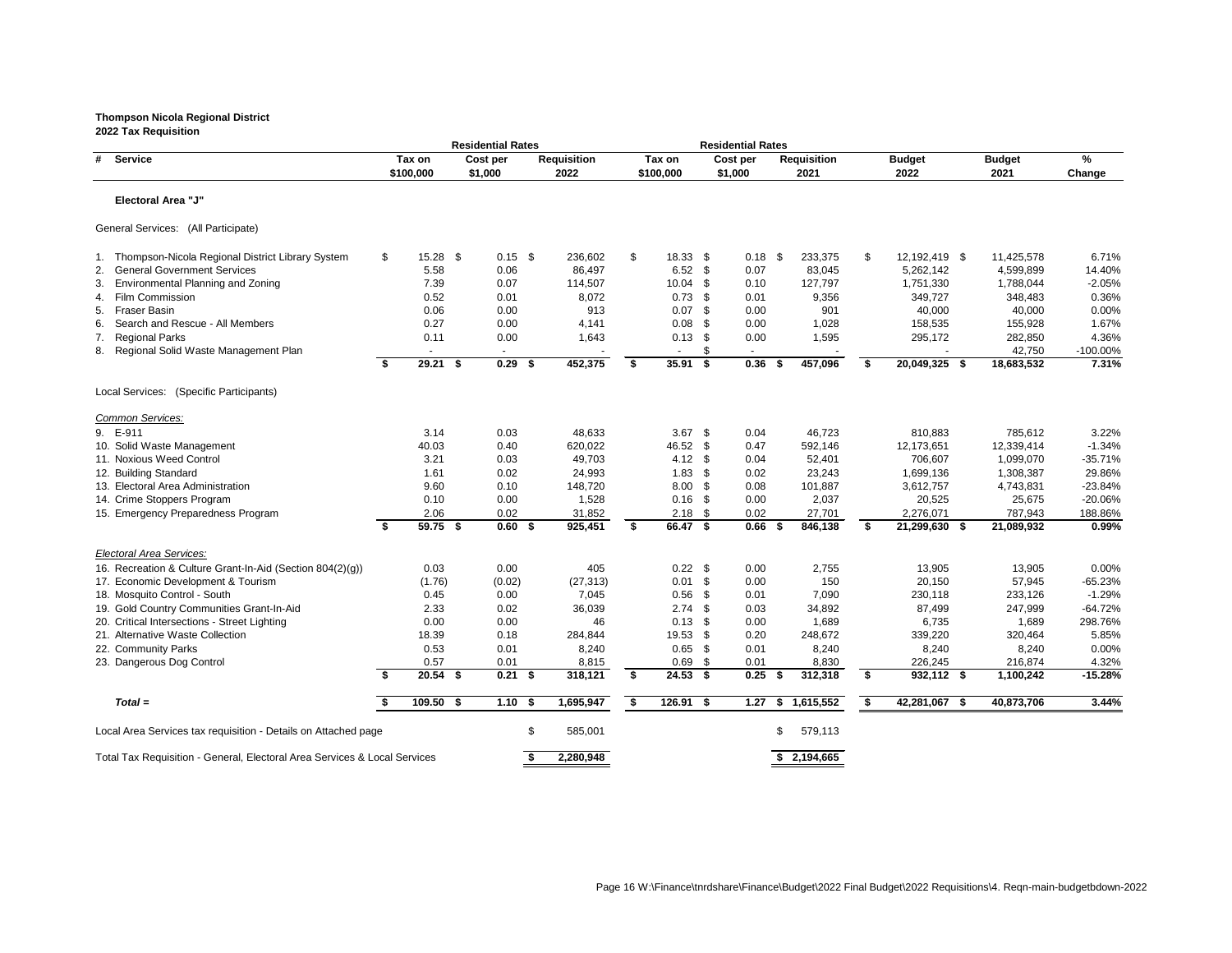|                                                                           |      |            | <b>Residential Rates</b> |                    |    |             | <b>Residential Rates</b> |      |                    |    |               |               |           |
|---------------------------------------------------------------------------|------|------------|--------------------------|--------------------|----|-------------|--------------------------|------|--------------------|----|---------------|---------------|-----------|
| <b>Service</b><br>#                                                       |      | Tax on     | Cost per                 | <b>Requisition</b> |    | Tax on      | Cost per                 |      | <b>Requisition</b> |    | <b>Budget</b> | <b>Budget</b> | %         |
|                                                                           |      | \$100,000  | \$1,000                  | 2022               |    | \$100,000   | \$1,000                  |      | 2021               |    | 2022          | 2021          | Change    |
| <b>Electoral Area "L"</b>                                                 |      |            |                          |                    |    |             |                          |      |                    |    |               |               |           |
| General Services: (All Participate)                                       |      |            |                          |                    |    |             |                          |      |                    |    |               |               |           |
| 1. Thompson-Nicola Regional District Library System                       | \$   | $15.28$ \$ | $0.15$ \$                | 152,364            | \$ | $18.44$ \$  | $0.18$ \$                |      | 147,385            | \$ | 12,192,419 \$ | 11,425,578    | 6.71%     |
| <b>General Government Services</b><br>2.                                  |      | 5.59       | 0.06                     | 55,737             |    | 6.52        | 0.07                     |      | 52,146             |    | 5,262,142     | 4,599,899     | 14.40%    |
| <b>Environmental Planning and Zoning</b><br>3.                            |      | 7.39       | 0.07                     | 73,746             |    | 10.04       | 0.10                     |      | 80,248             |    | 1,751,330     | 1,788,044     | $-2.05%$  |
| <b>Film Commission</b><br>4.                                              |      | 0.52       | 0.01                     | 5,199              |    | 0.73        | 0.01                     |      | 5,873              |    | 349,727       | 348,483       | 0.36%     |
| <b>Fraser Basin</b><br>5.                                                 |      | 0.06       | 0.00                     | 588                |    | 0.07        | 0.00                     |      | 566                |    | 40,000        | 40,000        | 0.00%     |
| 6.<br>Search and Rescue - All Members                                     |      | 0.27       | 0.00                     | 2,667              |    | 0.08        | 0.00                     |      | 646                |    | 158,535       | 155,928       | 1.67%     |
| <b>Regional Parks</b><br>7.                                               |      | 0.11       | 0.00                     | 1,058              |    | 0.13        | 0.00                     |      | 1,003              |    | 295,172       | 282,850       | 4.36%     |
| 8. Regional Solid Waste Management Plan                                   |      |            |                          |                    |    |             |                          |      |                    |    |               | 42,750        | -100.00%  |
|                                                                           | Ŝ.   | $29.21$ \$ | $0.29$ \$                | 291,359            | \$ | $36.01$ \$  | 0.36                     | - \$ | 287,867            | \$ | 20,049,325 \$ | 18,683,532    | 7.31%     |
| Local Services: (Specific Participants)                                   |      |            |                          |                    |    |             |                          |      |                    |    |               |               |           |
| Common Services:                                                          |      |            |                          |                    |    |             |                          |      |                    |    |               |               |           |
| 9. E-911                                                                  |      | 3.14       | 0.03                     | 31,325             |    | 3.67        | 0.04                     |      | 29,332             |    | 810,883       | 785,612       | 3.22%     |
| 10. Solid Waste Management                                                |      | 39.93      | 0.40                     | 398,187            |    | 46.79       | 0.47                     |      | 374,012            |    | 12,173,651    | 12,339,414    | $-1.34%$  |
| 11. Noxious Weed Control                                                  |      | 3.21       | 0.03                     | 32,009             |    | 4.12        | 0.04                     |      | 32,903             |    | 706,607       | 1,099,070     | $-35.71%$ |
| 12. Building Standard                                                     |      | 1.61       | 0.02                     | 16,095             |    | 1.83        | 0.02                     |      | 14,594             |    | 1,699,136     | 1,308,387     | 29.86%    |
| 13. Electoral Area Administration                                         |      | 9.60       | 0.10                     | 95,774             |    | 8.00        | 0.08                     |      | 63,977             |    | 3,612,757     | 4,743,831     | $-23.84%$ |
| 14. Crime Stoppers Program                                                |      | 0.10       | 0.00                     | 984                |    | 0.16        | 0.00                     |      | 1,279              |    | 20,525        | 25,675        | $-20.06%$ |
| 15. Emergency Preparedness Program                                        |      | 2.06       | 0.02                     | 20,511             |    | 2.18        | 0.02                     |      | 17,391             |    | 2,276,071     | 787,943       | 188.86%   |
|                                                                           | Ŝ.   | 59.65 \$   | $0.60$ \$                | 594,885            | \$ | 66.74 \$    | $0.67$ \$                |      | 533,488            | \$ | 21,299,630 \$ | 21,089,932    | 0.99%     |
| <b>Electoral Area Services:</b>                                           |      |            |                          |                    |    |             |                          |      |                    |    |               |               |           |
| 16. Cemeteries                                                            |      | 0.37       | 0.00                     | 3,696              |    | 0.46        | 0.00                     |      | 3,696              |    | 7,710         | 15,210        | $-49.31%$ |
| 17. Mosquito Control - South                                              |      | 0.45       | 0.00                     | 4,536              |    | 0.56        | 0.01                     |      | 4,452              |    | 230,118       | 233,126       | $-1.29%$  |
| 18. Economic Development & Tourism                                        |      | 0.84       | 0.01                     | 8,371              |    | 0.16        | 0.00                     |      | 1,248              |    | 24,268        | 20,150        | 20.44%    |
| 19. Recreation & Culture Grant-In-Aid (Section 804(2)(g))                 |      | 0.04       | 0.00                     | 425                |    | 1.12        | 0.01                     |      | 8,965              |    | 13,905        | 13,905        | 0.00%     |
| 20. Critical Intersections - Street Lighting                              |      |            |                          |                    |    |             |                          |      |                    |    |               |               | #DIV/0!   |
| 23. Community Parks                                                       |      | 0.73       | 0.01                     | 7,276              |    | 0.02        | 0.00                     |      | 150                |    | 12,285        | 6,550         | 87.56%    |
|                                                                           | - \$ | $2.44$ \$  | $0.02$ \$                | 24,304             | \$ | $2.32$ \$   | $0.02$ \$                |      | 18,511             | S. | 288,286 \$    | 288,941       | $-0.23%$  |
| $Total =$                                                                 |      | $91.30$ \$ | $0.91$ \$                | 910,548            | S. | $105.07$ \$ | $1.05$ \$                |      | 839,866            | \$ | 41,637,241 \$ | 40,062,405    | 3.93%     |
| Local Area Services tax requisition - Details on Attached page            |      |            |                          | \$<br>107,800      |    |             |                          | S    | 112,026            |    |               |               |           |
| Total Tax Requisition - General, Electoral Area Services & Local Services |      |            |                          | 1,018,348          |    |             |                          | - \$ | 951,892            |    |               |               |           |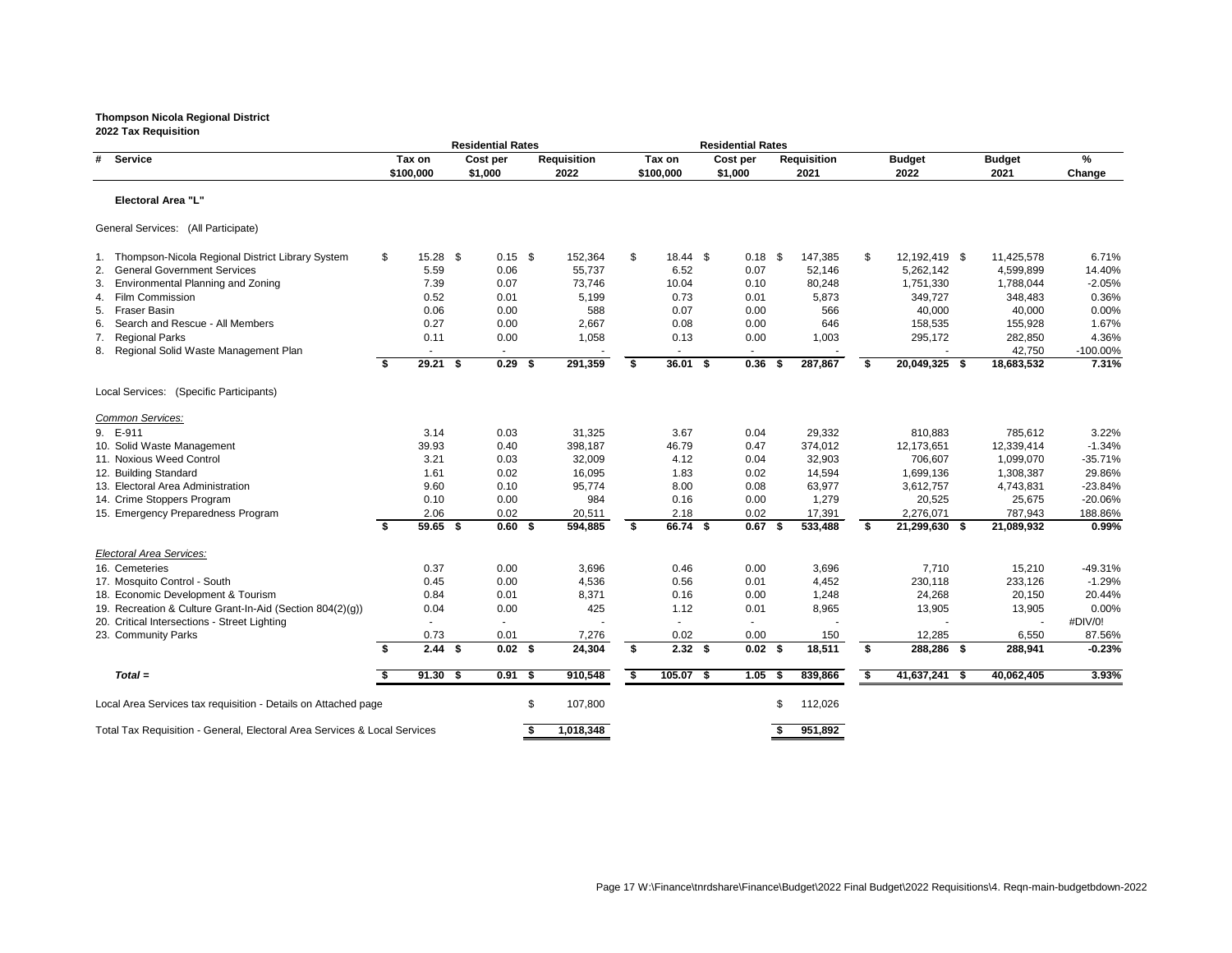|                                                                           |     |             | <b>Residential Rates</b> |                    |                |             | <b>Residential Rates</b> |                    |                     |               |           |
|---------------------------------------------------------------------------|-----|-------------|--------------------------|--------------------|----------------|-------------|--------------------------|--------------------|---------------------|---------------|-----------|
| # Service                                                                 |     | Tax on      | Cost per                 | <b>Requisition</b> |                | Tax on      | Cost per                 | <b>Requisition</b> | <b>Budget</b>       | <b>Budget</b> | %         |
|                                                                           |     | \$100,000   | \$1,000                  | 2022               |                | \$100,000   | \$1,000                  | 2021               | 2022                | 2021          | Change    |
| <b>Electoral Area "M"</b>                                                 |     |             |                          |                    |                |             |                          |                    |                     |               |           |
| General Services: (All Participate)                                       |     |             |                          |                    |                |             |                          |                    |                     |               |           |
| 1. Thompson-Nicola Regional District Library System                       | \$  | $16.08$ \$  | $0.16$ \$                | 164,382            | $\mathfrak{S}$ | $19.41$ \$  | $0.19$ \$                | 159,235            | \$<br>12,192,419 \$ | 11,425,578    | 6.71%     |
| 2. General Government Services                                            |     | 5.88        | 0.06                     | 60,107             |                | 6.86        | 0.07                     | 56,225             | 5,262,142           | 4,599,899     | 14.40%    |
| <b>Environmental Planning and Zoning</b><br>3.                            |     | 7.78        | 0.08                     | 79,552             |                | 10.55       | 0.11                     | 86,509             | 1,751,330           | 1,788,044     | $-2.05%$  |
| <b>Film Commission</b><br>4.                                              |     | 0.55        | 0.01                     | 5,609              |                | 0.77        | 0.01                     | 6,332              | 349,727             | 348,483       | 0.36%     |
| <b>Fraser Basin</b><br>5.                                                 |     | 0.06        | 0.00                     | 635                |                | 0.07        | 0.00                     | 610                | 40,000              | 40,000        | 0.00%     |
| Search and Rescue - All Members<br>6.                                     |     | 0.28        | 0.00                     | 2,878              |                | 0.08        | 0.00                     | 696                | 158,535             | 155,928       | 1.67%     |
| <b>Regional Parks</b><br>7.                                               |     | 0.11        | 0.00                     | 1,141              |                | 0.13        | 0.00                     | 1,080              | 295,172             | 282,850       | 4.36%     |
| 8. Regional Solid Waste Management Plan                                   |     | $\sim$      | $\sim$                   |                    |                | $\sim$      | $\sim$                   |                    |                     | 42,750        | -100.00%  |
|                                                                           | \$  | $30.74$ \$  | $0.31$ \$                | 314,304            | \$             | 37.88 \$    | 0.38                     | 310,687<br>-\$     | \$<br>20,049,325 \$ | 18,683,532    | 7.31%     |
| Local Services: (Specific Participants)                                   |     |             |                          |                    |                |             |                          |                    |                     |               |           |
| Common Services:                                                          |     |             |                          |                    |                |             |                          |                    |                     |               |           |
| 9. E-911                                                                  |     | 3.30        | 0.03                     | 33,786             |                | 3.86        | 0.04                     | 31,628             | 810,883             | 785,612       | 3.22%     |
| 10. Solid Waste Management                                                |     | 42.08       | 0.42                     | 430,263            |                | 49.27       | 0.49                     | 404,104            | 12,173,651          | 12,339,414    | $-1.34%$  |
| 11. Noxious Weed Control                                                  |     | 3.38        | 0.03                     | 34,533             |                | 4.33        | 0.04                     | 35,474             | 706,607             | 1,099,070     | $-35.71%$ |
| 12. Building Standard                                                     |     | 1.70        | 0.02                     | 17,365             |                | 1.92        | 0.02                     | 15,734             | 1,699,136           | 1,308,387     | 29.86%    |
| 13. Electoral Area Administration                                         |     | 10.11       | 0.10                     | 103,329            |                | 8.41        | 0.08                     | 68,975             | 3,612,757           | 4,743,831     | $-23.84%$ |
| 14. Crime Stoppers Program                                                |     | 0.10        | 0.00                     | 1,062              |                | 0.17        | 0.00                     | 1,379              | 20,525              | 25,675        | -20.06%   |
| 15. Emergency Preparedness Program                                        |     | 2.16        | 0.02                     | 22,130             |                | 2.29        | 0.02                     | 18,752             | 2,276,071           | 787,943       | 188.86%   |
|                                                                           | \$  | $62.84$ \$  | $0.63$ \$                | 642,468            | \$             | $70.24$ \$  | 0.70<br>- \$             | 576,046            | \$<br>21,299,630 \$ | 21,089,932    | 0.99%     |
| Electoral Area Services:                                                  |     |             |                          |                    |                |             |                          |                    |                     |               |           |
| 16. Mosquito Control - Nicola Valley                                      |     | 4.98        | 0.05                     | 50,901             |                | 6.07        | 0.06                     | 49,774             | 122,996             | 125,076       | $-1.66%$  |
| 17. Nicola Valley Aquatic Centre Grant-In-Aid                             |     | 11.18       | 0.11                     | 114,268            |                | 13.22       | 0.13                     | 108,404            | 201,400             | 198,118       | 1.66%     |
| 18. Economic Development & Tourism                                        |     | 1.50        | 0.02                     | 15,362             |                | 3.88        | 0.04                     | 31,837             | 46,180              | 46,650        | $-1.01%$  |
| 19. Gold Country Communities Grant-In-Aid                                 |     | $\sim$      |                          |                    |                | $\sim$      |                          |                    | 87,499              | 247,999       | $-64.72%$ |
| 20. Recreation & Culture Grant-In-Aid (Section 804(2)(g))                 |     | 1.07        | 0.01                     | 10,905             |                | 1.70        | 0.02                     | 13,905             | 13,905              | 13,905        | 0.00%     |
| 21. Critical Intersections - Street Lighting                              |     | 0.50        | 0.01                     | 5,150              |                |             |                          |                    |                     |               | #DIV/0!   |
| 22. Dangerous Dog Control                                                 |     | 0.60        | 0.01                     | 6,124              |                | 0.73        | 0.01                     | 5,979              | 226,245             | 216,874       | 4.32%     |
| 23. Community Parks                                                       |     | 0.55        | 0.01                     | 5,633              |                | 0.48        | 0.00                     | 3,947              | 346,025             | 4,150         | 8237.95%  |
|                                                                           | -SI | $20.38$ \$  | $0.20$ \$                | 208,343            | S.             | 26.07 \$    | $0.26$ \$                | 213,846            | \$<br>1,044,250 \$  | 852,772       | 22.45%    |
| $Total =$                                                                 |     | $113.96$ \$ | $1.14$ \$                | 1,165,115          | \$             | $134.19$ \$ | 1.34                     | 1,100,579<br>- 56  | \$<br>42,393,205 \$ | 40,626,236    | 4.35%     |
| Local Area Services tax requisition - Details on Attached page            |     |             |                          | \$<br>155,180      |                |             |                          | 152,307<br>S       |                     |               |           |
| Total Tax Requisition - General, Electoral Area Services & Local Services |     |             |                          | 1,320,295          |                |             |                          | \$1,252,886        |                     |               |           |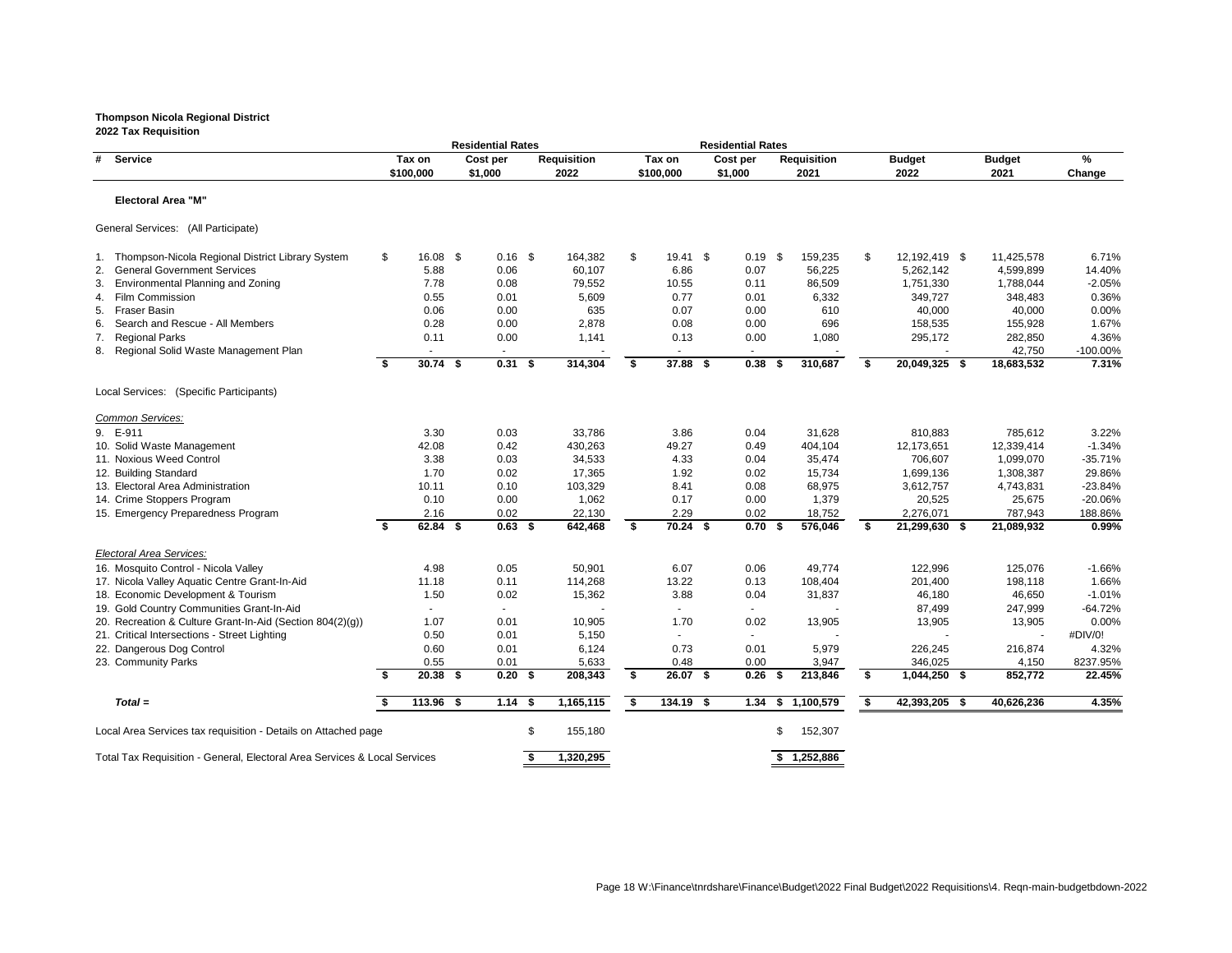|                                                                           |     |                    | <b>Residential Rates</b> |   |                    |    |                    | <b>Residential Rates</b> |      |                    |                           |                  |                    |
|---------------------------------------------------------------------------|-----|--------------------|--------------------------|---|--------------------|----|--------------------|--------------------------|------|--------------------|---------------------------|------------------|--------------------|
| #<br><b>Service</b>                                                       |     | Tax on             | Cost per                 |   | <b>Requisition</b> |    | Tax on             | Cost per                 |      | <b>Requisition</b> | <b>Budget</b>             | <b>Budget</b>    | $\%$               |
|                                                                           |     | \$100,000          | \$1,000                  |   | 2022               |    | \$100,000          | \$1,000                  |      | 2021               | 2022                      | 2021             | Change             |
| <b>Electoral Area "N"</b>                                                 |     |                    |                          |   |                    |    |                    |                          |      |                    |                           |                  |                    |
| General Services: (All Participate)                                       |     |                    |                          |   |                    |    |                    |                          |      |                    |                           |                  |                    |
| 1. Thompson-Nicola Regional District Library System                       | \$  | $16.20$ \$         | $0.16$ \$                |   | 125,345            | \$ | $19.62$ \$         | $0.20$ \$                |      | 131,623            | \$<br>12,192,419 \$       | 11,425,578       | 6.71%              |
| <b>General Government Services</b><br>2.                                  |     | 5.92               | 0.06                     |   | 45,832             |    | 6.94               | 0.07                     |      | 46,526             | 5,262,142                 | 4,599,899        | 14.40%             |
| 3.<br><b>Environmental Planning and Zoning</b>                            |     | 7.84               | 0.08                     |   | 60,659             |    | 10.67              | 0.11                     |      | 71,591             | 1,751,330                 | 1,788,044        | $-2.05%$           |
| <b>Film Commission</b><br>4.                                              |     | 0.55               | 0.01                     |   | 4,277              |    | 0.78               | 0.01                     |      | 5,240              | 349,727                   | 348,483          | 0.36%              |
| <b>Fraser Basin</b><br>5.                                                 |     | 0.06               | 0.00                     |   | 484                |    | 0.08               | 0.00                     |      | 505                | 40,000                    | 40,000           | 0.00%              |
| Search and Rescue - All Members<br>6.                                     |     | 0.28               | 0.00                     |   | 2,194              |    | 0.09               | 0.00                     |      | 576                | 158,535                   | 155,928          | 1.67%              |
| 7.<br><b>Regional Parks</b>                                               |     | 0.11               | 0.00                     |   | 870                |    | 0.13               | 0.00                     |      | 894                | 295,172                   | 282,850          | 4.36%              |
| 8. Regional Solid Waste Management Plan                                   |     | $\sim$             | $\sim$                   |   |                    |    | $\sim$             | $\sim$                   |      |                    |                           | 42,750           | $-100.00\%$        |
|                                                                           | -S. | $30.96$ \$         | $0.31$ \$                |   | 239,661            | \$ | $38.31$ \$         | 0.38                     | - \$ | 256,955            | \$<br>20,049,325 \$       | 18,683,532       | 7.31%              |
| Local Services: (Specific Participants)                                   |     |                    |                          |   |                    |    |                    |                          |      |                    |                           |                  |                    |
| Common Services:                                                          |     |                    |                          |   |                    |    |                    |                          |      |                    |                           |                  |                    |
| 9. E-911                                                                  |     | 3.33               | 0.03                     |   | 25,762             |    | 3.90               | 0.04                     |      | 26,174             | 810,883                   | 785,612          | 3.22%              |
| 10. Solid Waste Management                                                |     | 42.44              | 0.42                     |   | 328,340            |    | 49.80              | 0.50                     |      | 334,023            | 12,173,651                | 12,339,414       | $-1.34%$           |
| 11. Noxious Weed Control                                                  |     | 3.40               | 0.03                     |   | 26,330             |    | 4.38               | 0.04                     |      | 29,359             | 706,607                   | 1,099,070        | $-35.71%$          |
| 12. Building Standard                                                     |     | 1.71               | 0.02                     |   | 13,240             |    | 1.94               | 0.02                     |      | 13,022             | 1,699,136                 | 1,308,387        | 29.86%             |
| 13. Electoral Area Administration                                         |     | 10.18              | 0.10                     |   | 78,782             |    | 8.51               | 0.09                     |      | 57,085             | 3,612,757                 | 4,743,831        | $-23.84%$          |
| 14. Crime Stoppers Program                                                |     | 0.10               | 0.00                     |   | 809                |    | 0.17               | 0.00                     |      | 1,141              | 20,525                    | 25,675           | -20.06%            |
| 15. Emergency Preparedness Program                                        |     | 2.18               | 0.02                     |   | 16,873             |    | 2.31               | 0.02                     |      | 15,518             | 2,276,071                 | 787,943          | 188.86%            |
|                                                                           | \$  | $63.34$ \$         | $0.63$ \$                |   | 490,136            | \$ | $71.01$ \$         | 0.71                     | - \$ | 476,322            | \$<br>21,299,630 \$       | 21,089,932       | 0.99%              |
| Electoral Area Services:                                                  |     |                    |                          |   |                    |    |                    |                          |      |                    |                           |                  |                    |
| 16. Mosquito Control - Nicola Valley                                      |     | 3.80               | 0.04                     |   | 38,813             |    | 5.02               | 0.05                     |      | 41,192             | 122,996                   | 125,076          | $-1.66%$           |
| 17. Nicola Valley Aquatic Centre Grant-In-Aid                             |     | 11.26              | 0.11                     |   | 87,132             |    | 13.38              | 0.13                     |      | 89,714             | 201,400                   | 198,118          | 1.66%              |
| 18. Recreation & Culture Grant-In-Aid (Section 804(2)(g))                 |     | 1.41               | 0.01                     |   | 10,905             |    | 2.07               | 0.02                     |      | 13,905             | 13,905                    | 13,905           | 0.00%              |
| 19. Economic Development & Tourism                                        |     | 4.12               | 0.04                     |   | 31,843             |    | 4.61               | 0.05                     |      | 30,890             | 62,660                    | 46,623           | 34.40%             |
| 20. Gold Country Communities Grant-In-Aid                                 |     |                    |                          |   |                    |    |                    |                          |      |                    | 87,499                    | 247,999          | $-64.72%$          |
| 21. Critical Intersections - Street Lighting                              |     |                    |                          |   |                    |    |                    |                          |      |                    |                           |                  | #DIV/0!            |
| 22. Dangerous Dog Control                                                 |     | 0.60               | 0.01                     |   | 4,670              |    | 0.74               | 0.01                     |      | 4,947              | 226,245                   | 216,874          | 4.32%              |
| 23. Alternative Waste Collection                                          |     | 2.75               | 0.03                     |   | 21,271             |    | 3.26               | 0.03                     |      | 21,892             | 25,609                    | 28,602           | $-10.47%$          |
| 24. Community Park                                                        |     | 0.07<br>$24.01$ \$ | 0.00<br>$0.24$ \$        |   | 517<br>195,151     | S. | 0.02<br>$29.10$ \$ | 0.00<br>0.29             |      | 162<br>202,702     | \$<br>4,467<br>744,781 \$ | 4,112<br>881,309 | 8.63%<br>$-15.49%$ |
|                                                                           |     |                    |                          |   |                    |    |                    |                          |      |                    |                           |                  |                    |
| $Total =$                                                                 |     | $118.31$ \$        | $1.20$ \$                |   | 924,948            |    | $138.42$ \$        | $1.40$ \$                |      | 935,979            | \$<br>42,093,736 \$       | 40,654,773       | 3.54%              |
| Local Area Services tax requisition - Details on Attached page            |     |                    |                          | S | 139,586            |    |                    |                          |      | 138,818            |                           |                  |                    |
| Total Tax Requisition - General, Electoral Area Services & Local Services |     |                    |                          |   | 1,064,534          |    |                    |                          |      | \$1,074,797        |                           |                  |                    |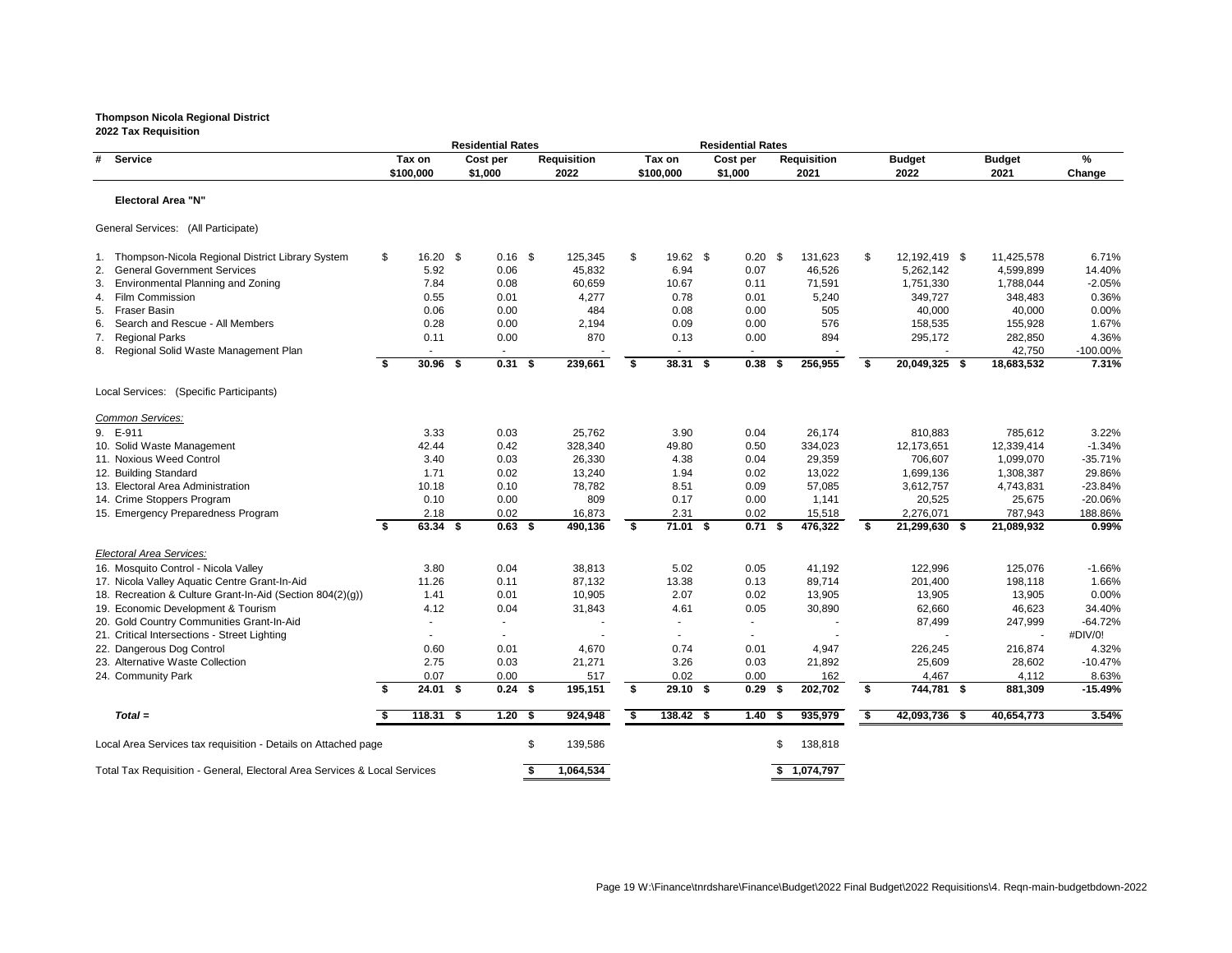|                                                                           |    |             | <b>Residential Rates</b> |                    |      |             | <b>Residential Rates</b> |      |                    |                     |               |             |
|---------------------------------------------------------------------------|----|-------------|--------------------------|--------------------|------|-------------|--------------------------|------|--------------------|---------------------|---------------|-------------|
| # Service                                                                 |    | Tax on      | Cost per                 | <b>Requisition</b> |      | Tax on      | Cost per                 |      | <b>Requisition</b> | <b>Budget</b>       | <b>Budget</b> | %           |
|                                                                           |    | \$100,000   | \$1,000                  | 2022               |      | \$100,000   | \$1,000                  |      | 2021               | 2022                | 2021          | Change      |
| <b>Electoral Area "O"</b>                                                 |    |             |                          |                    |      |             |                          |      |                    |                     |               |             |
| General Services: (All Participate)                                       |    |             |                          |                    |      |             |                          |      |                    |                     |               |             |
| 1. Thompson-Nicola Regional District Library System                       | \$ | $15.28$ \$  | $0.15$ \$                | 117,504            | \$   | 18.46 \$    | $0.18$ \$                |      | 115,977            | \$<br>12,192,419 \$ | 11,425,578    | 6.71%       |
| 2. General Government Services                                            |    | 5.58        | 0.06                     | 42,951             |      | 6.52        | 0.07                     |      | 40,977             | 5,262,142           | 4,599,899     | 14.40%      |
| <b>Environmental Planning and Zoning</b><br>3.                            |    | 7.39        | 0.07                     | 56,859             |      | 10.04       | 0.10                     |      | 63,053             | 1,751,330           | 1,788,044     | $-2.05%$    |
| <b>Film Commission</b><br>4.                                              |    | 0.52        | 0.01                     | 4,008              |      | 0.73        | 0.01                     |      | 4,615              | 349,727             | 348,483       | 0.36%       |
| <b>Fraser Basin</b><br>5.                                                 |    | 0.06        | 0.00                     | 454                |      | 0.07        | 0.00                     |      | 445                | 40,000              | 40,000        | 0.00%       |
| Search and Rescue - All Members<br>6.                                     |    | 0.27        | 0.00                     | 2,056              |      | 0.08        | 0.00                     |      | 507                | 158,535             | 155,928       | 1.67%       |
| <b>Regional Parks</b><br>7.                                               |    | 0.11        | 0.00                     | 817                |      | 0.13        | 0.00                     |      | 787                | 295,172             | 282,850       | 4.36%       |
| 8. Regional Solid Waste Management Plan                                   |    | $\sim$      | $\sim$                   |                    |      | $\sim$      | $\sim$                   |      |                    |                     | 42,750        | $-100.00\%$ |
|                                                                           | \$ | $29.21$ \$  | $0.29$ \$                | 224,649            | \$   | $36.03$ \$  | 0.36                     | - \$ | 226,361            | \$<br>20,049,325 \$ | 18,683,532    | 7.31%       |
| Local Services: (Specific Participants)                                   |    |             |                          |                    |      |             |                          |      |                    |                     |               |             |
| Common Services:                                                          |    |             |                          |                    |      |             |                          |      |                    |                     |               |             |
| 9. E-911                                                                  |    | 3.14        | 0.03                     | 24,151             |      | 3.67        | 0.04                     |      | 23,053             | 810,883             | 785,612       | 3.22%       |
| 10. Solid Waste Management                                                |    | 40.06       | 0.40                     | 308,147            |      | 46.85       | 0.47                     |      | 294,317            | 12,173,651          | 12,339,414    | $-1.34%$    |
| 11. Noxious Weed Control                                                  |    | 3.21        | 0.03                     | 24,686             |      | 4.12        | 0.04                     |      | 25,859             | 706,607             | 1,099,070     | $-35.71%$   |
| 12. Building Standard                                                     |    | 1.61        | 0.02                     | 12,413             |      | 1.83        | 0.02                     |      | 11,470             | 1,699,136           | 1,308,387     | 29.86%      |
| 13. Electoral Area Administration                                         |    | 9.60        | 0.10                     | 73,862             |      | 8.00        | 0.08                     |      | 50,280             | 3,612,757           | 4,743,831     | $-23.84%$   |
| 14. Crime Stoppers Program                                                |    | 0.10        | 0.00                     | 759                |      | 0.16        | 0.00                     |      | 1,005              | 20,525              | 25,675        | -20.06%     |
| 15. Emergency Preparedness Program                                        |    | 2.06        | 0.02                     | 15,820             |      | 2.18        | 0.02                     |      | 13,668             | 2,276,071           | 787,943       | 188.86%     |
|                                                                           | \$ | 59.78 \$    | $0.60$ \$                | 459,838            | \$   | 66.80 \$    | $0.67$ \$                |      | 419,652            | \$<br>21,299,630 \$ | 21,089,932    | 0.99%       |
| Electoral Area Services:                                                  |    |             |                          |                    |      |             |                          |      |                    |                     |               |             |
| 16. Mosquito Control - North                                              |    | 9.21        | 0.09                     | 70,826             |      | 10.39       | 0.10                     |      | 65,296             | 143,859             | 146,384       | $-1.72%$    |
| 17. Television                                                            |    |             |                          |                    |      |             |                          |      |                    |                     |               | #DIV/0!     |
| 18. Cemeteries                                                            |    | 0.69        | 0.01                     | 5,343              |      | 0.89        | 0.01                     |      | 5,618              | 25,825              | 22,138        | 16.65%      |
| 19. Search and Rescue Grants-in-aid                                       |    | 0.89        | 0.01                     | 6,830              |      | 1.11        | 0.01                     |      | 6,965              | 19,570              | 19,570        | 0.00%       |
| 20. Community Parks                                                       |    | 1.23        | 0.01                     | 9,444              |      | 0.95        | 0.01                     |      | 5,969              | 183,833             | 183,759       | 0.04%       |
| 21. Septage Disposal Service                                              |    |             |                          |                    |      |             |                          |      |                    |                     |               | #DIV/0!     |
| 22. Recreation & Culture Grant-In-Aid (Section 804(2)(g))                 |    | 0.85        | 0.01                     | 6,548              |      | 0.84        | 0.01                     |      | 5,255              | 13,905              | 13,905        | 0.00%       |
| 23. Economic Development & Tourism                                        |    | 0.02        | 0.00                     | 150                |      | 0.02        | 0.00                     |      | 150                | 76,018              | 116,193       | $-34.58%$   |
| 24. Critical Intersections - Street Lighting                              |    |             |                          |                    |      |             |                          |      |                    |                     |               | #DIV/0!     |
| 25. Dangerous Dog                                                         |    | 0.57        | 0.01                     | 4,377              |      | 0.69        | 0.01                     |      | 4,357              | 226,245             | 216,874       | 4.32%       |
|                                                                           | Ŝ. | $13.46$ \$  | $0.13$ \$                | 103,518            | -S   | $14.90$ \$  | $0.15$ \$                |      | 93,610             | \$<br>689,255 \$    | 718,823       | $-4.11%$    |
| $Total =$                                                                 |    | $102.45$ \$ | $1.02$ \$                | 788,005            | - \$ | $117.74$ \$ | $1.18$ \$                |      | 739,623            | \$<br>42,038,210 \$ | 40,492,287    | 3.82%       |
| Local Area Services tax requisition - Details on Attached page            |    |             |                          | \$<br>219,644      |      |             |                          | S    | 212,348            |                     |               |             |
| Total Tax Requisition - General, Electoral Area Services & Local Services |    |             |                          | 1,007,649          |      |             |                          |      | 951,971            |                     |               |             |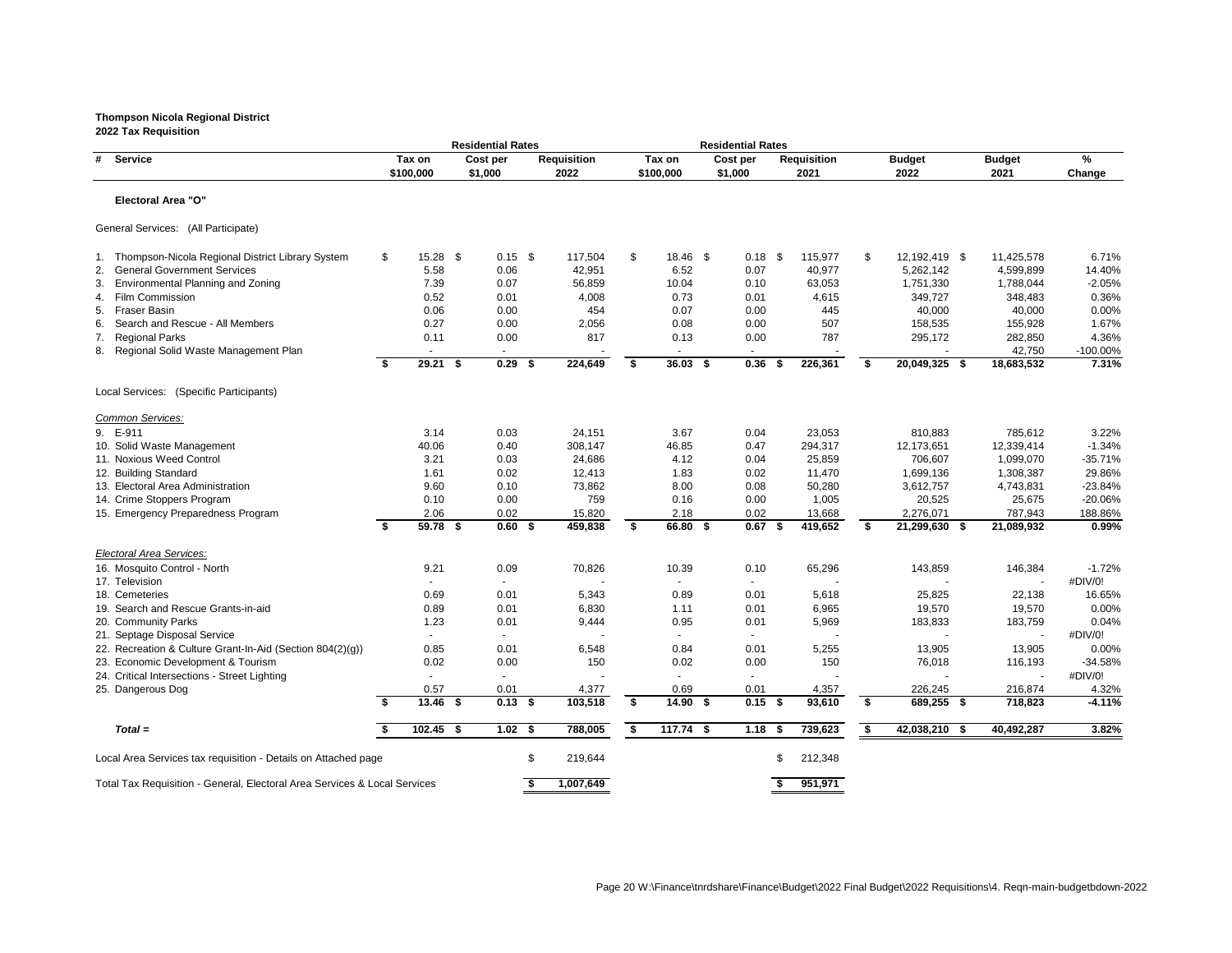# **Thompson Nicola Regional District**

|                                                                           |      |            | <b>Residential Rates</b> |                    |    |                  | <b>Residential Rates</b> |     |                    |      |               |               |           |
|---------------------------------------------------------------------------|------|------------|--------------------------|--------------------|----|------------------|--------------------------|-----|--------------------|------|---------------|---------------|-----------|
| # Service                                                                 |      | Tax on     | Cost per                 | <b>Requisition</b> |    | Tax on           | Cost per                 |     | <b>Requisition</b> |      | <b>Budget</b> | <b>Budget</b> | %         |
|                                                                           |      | \$100,000  | \$1,000                  | 2022               |    | \$100,000        | \$1,000                  |     | 2021               |      | 2022          | 2021          | Change    |
| <b>Electoral Area "P"</b>                                                 |      |            |                          |                    |    |                  |                          |     |                    |      |               |               |           |
| General Services: (All Participate)                                       |      |            |                          |                    |    |                  |                          |     |                    |      |               |               |           |
| Thompson-Nicola Regional District Library System                          | \$   | $15.28$ \$ | $0.15$ \$                | 231,247            | \$ | $18.42 \quad$ \$ | $0.18$ \$                |     | 215,572            | \$   | 12,192,419 \$ | 11,425,578    | 6.71%     |
| <b>General Government Services</b><br>2.                                  |      | 5.58       | 0.06                     | 84,536             |    | 6.53             | 0.07                     |     | 76,382             |      | 5,262,142     | 4,599,899     | 14.40%    |
| <b>Environmental Planning and Zoning</b><br>3.                            |      | 7.39       | 0.07                     | 111,914            |    | 10.04            | 0.10                     |     | 117,496            |      | 1,751,330     | 1,788,044     | $-2.05%$  |
| 4. Film Commission                                                        |      | 0.52       | 0.01                     | 7,889              |    | 0.73             | 0.01                     |     | 8,600              |      | 349,727       | 348,483       | 0.36%     |
| Fraser Basin<br>5.                                                        |      | 0.06       | 0.00                     | 893                |    | 0.07             | 0.00                     |     | 828                |      | 40,000        | 40,000        | 0.00%     |
| Search and Rescue - All Members<br>6.                                     |      | 0.27       | 0.00                     | 4,047              |    | 0.08             | 0.00                     |     | 947                |      | 158,535       | 155,928       | 1.67%     |
| <b>Regional Parks</b><br>7.                                               |      | 0.11       | 0.00                     | 1,605              |    | 0.13             | 0.00                     |     | 1,467              |      | 295,172       | 282,850       | 4.36%     |
| 8. Regional Solid Waste Management Plan                                   |      |            |                          |                    |    |                  |                          |     |                    |      |               | 42,750        | -100.00%  |
|                                                                           | - \$ | $29.21$ \$ | $0.29$ \$                | 442,131            | S. | $36.00\quad$ \$  | 0.36                     | - 5 | 421,291            | - \$ | 20,049,325 \$ | 18,683,532    | 7.31%     |
| Local Services: (Specific Participants)                                   |      |            |                          |                    |    |                  |                          |     |                    |      |               |               |           |
| Common Services:                                                          |      |            |                          |                    |    |                  |                          |     |                    |      |               |               |           |
| 9. E-911                                                                  |      | 3.14       | 0.03                     | 47,531             |    | 3.67             | 0.04                     |     | 42,948             |      | 810,883       | 785,612       | 3.22%     |
| 10. Solid Waste Management                                                |      | 40.04      | 0.40                     | 606,066            |    | 46.74            | 0.47                     |     | 547,029            |      | 12,173,651    | 12,339,414    | $-1.34%$  |
| 11. Noxious Weed Control                                                  |      | 3.21       | 0.03                     | 48,577             |    | 4.12             | 0.04                     |     | 48,177             |      | 706,607       | 1,099,070     | $-35.71%$ |
| 12. Building Standard                                                     |      | 1.61       | 0.02                     | 24,427             |    | 1.83             | 0.02                     |     | 21,369             |      | 1,699,136     | 1,308,387     | 29.86%    |
| 13. Electoral Area Administration                                         |      | 9.60       | 0.10                     | 145,350            |    | 8.00             | 0.08                     |     | 93,674             |      | 3,612,757     | 4,743,831     | $-23.84%$ |
| 14. Crime Stoppers Program                                                |      | 0.10       | 0.00                     | 1,493              |    | 0.16             | 0.00                     |     | 1,872              |      | 20,525        | 25,675        | $-20.06%$ |
| 15. Emergency Preparedness Program                                        |      | 2.06       | 0.02                     | 31,129             |    | 2.18             | 0.02                     |     | 25,468             |      | 2,276,071     | 787,943       | 188.86%   |
|                                                                           | \$   | 59.76 \$   | $0.60$ \$                | 904,573            | \$ | 66.70 \$         | $0.67$ \$                |     | 780,537            | \$   | 21,299,630 \$ | 21,089,932    | 0.99%     |
| Electoral Area Services:                                                  |      |            |                          |                    |    |                  |                          |     |                    |      |               |               |           |
| 16. Recreation & Culture Grant-In-Aid (Section 804(2)(g))                 |      | 0.40       | 0.00                     | 6,044              |    | 0.68             | 0.01                     |     | 7,946              |      | 13,905        | 13,905        | 0.00%     |
| 17. Economic Development & Tourism                                        |      | 0.24       | 0.00                     | 3,707              |    | 0.23             | 0.00                     |     | 2,693              |      | 10,181        | 10,150        | 0.31%     |
| 18. Critical Intersections - Street Lighting                              |      |            |                          |                    |    |                  |                          |     |                    |      |               |               | #DIV/0!   |
| 19. Alternative Waste Collection                                          |      | 2.80       | 0.03                     | 42,409             |    | 2.91             | 0.03                     |     | 34,020             |      | 40,835        | 37,403        | 9.18%     |
| 20. Dangerous Dog Control                                                 |      | 1.44       | 0.01                     | 21,805             |    | 1.82             | 0.02                     |     | 21,302             |      | 226,245       | 216,874       | 4.32%     |
|                                                                           | - 56 | 4.89 $$$   | $0.05$ \$                | 73,965             | \$ | $5.64$ \$        | $0.06$ \$                |     | 65,961             | \$   | 291,166 \$    | 278,332       | 4.61%     |
| $Total =$                                                                 |      | $93.85$ \$ | $0.94$ \$                | 1,420,669          | \$ | $108.33$ \$      | $1.08$ \$                |     | 1,267,789          | \$   | 41,640,121 \$ | 40,051,796    | 3.97%     |
| Local Area Services tax requisition - Details on Attached page            |      |            |                          | \$<br>457,113      |    |                  |                          | \$  | 447,557            |      |               |               |           |
| Total Tax Requisition - General, Electoral Area Services & Local Services |      |            |                          | 1,877,781          |    |                  |                          |     | \$1,715,346        |      |               |               |           |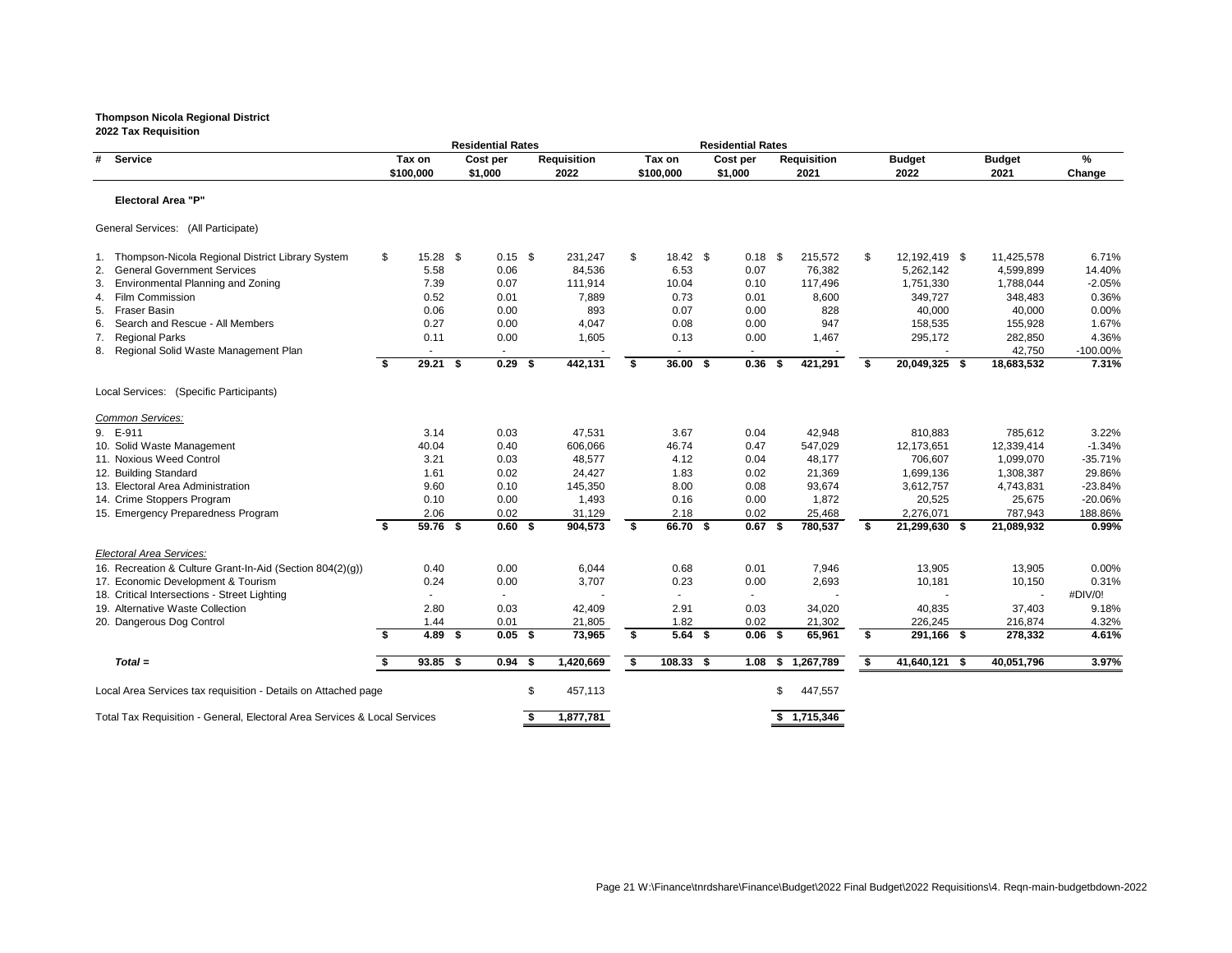|   |                        |                                                                     | <b>Residential Rates</b> |     | <b>Residential Rates</b> |
|---|------------------------|---------------------------------------------------------------------|--------------------------|-----|--------------------------|
| # | <b>Service</b>         | Location                                                            | <b>Requisition</b>       |     | <b>Requisition</b>       |
|   |                        |                                                                     | 2022                     |     | 2021                     |
|   |                        | Services in Vavenby local improvement Area of Clearwater Boundaries |                          |     |                          |
|   | Vavenby Fire Dept      |                                                                     | 21,685                   |     | 26,180                   |
|   | Vavenby Community hall |                                                                     | 7,954                    |     | 8,269                    |
|   | Vavenby Water system   |                                                                     |                          | 330 | 330                      |
|   | $Total =$              |                                                                     | 29,969                   | -S  | 34,779                   |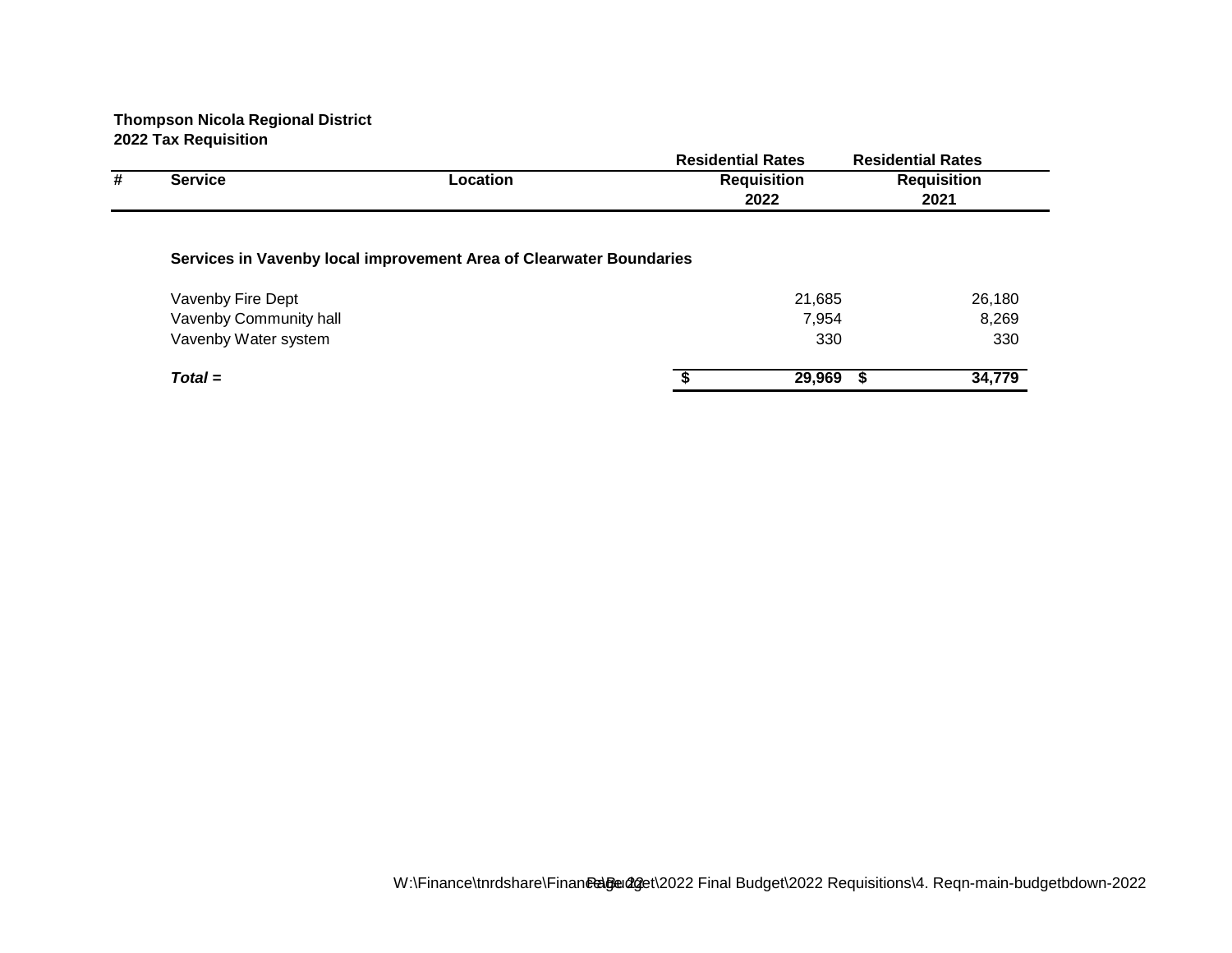|     |                                 |                      | <b>Residential Rates</b>   |     | <b>Residential Rates</b>   |
|-----|---------------------------------|----------------------|----------------------------|-----|----------------------------|
| #   | <b>Service</b>                  | Location             | <b>Requisition</b><br>2022 |     | <b>Requisition</b><br>2021 |
|     | <b>Electoral Area "A"</b>       |                      |                            |     |                            |
| 1.  | North Thompson Sportsplex       | - Most of Area "A"   | \$<br>190,400              | -\$ | 146,691                    |
| 2.  | Fire Protection - Blackpool     | Blackpool<br>۰.      | 156,608                    |     | 167,527                    |
| 3.  | Fire Protection - Vavenby       | - Vavenby            | 118,128                    |     | 132,619                    |
| 4.  | Septage Disposal Service        | - All but Clearwater |                            |     |                            |
| 5.  | Vavenby Community Hall          | - Vavenby            | 33,813                     |     | 32,573                     |
| 6.  | <b>Transit Service</b>          | Clearwater           | 40,827                     |     | 40,139                     |
| 7.  | Street Lighting - Vavenby       | - Vavenby            | 11,877                     |     | 10,408                     |
| 8.  | <b>Upper Clearwater Hall</b>    | Clearwater           | 5,000                      |     | 5,000                      |
| 9.  | Street Lighting- Blackpool      | Blackpool<br>$\sim$  | 10,126                     |     | 7,899                      |
| 10. | Vavenby Waterworks              | - Vavenby            |                            |     |                            |
| 11. | Vavenby Waterworks              | - Vavenby            | 38,977                     |     | 38,977                     |
| 12. | <b>Blackpool Community Hall</b> | Blackpool            | 10,000                     |     | 10,000                     |
| 13. | <b>Valley Connector Service</b> |                      | 3,236                      |     | 2,332                      |
|     | $Total =$                       |                      | \$<br>618,992              | \$  | 594,165                    |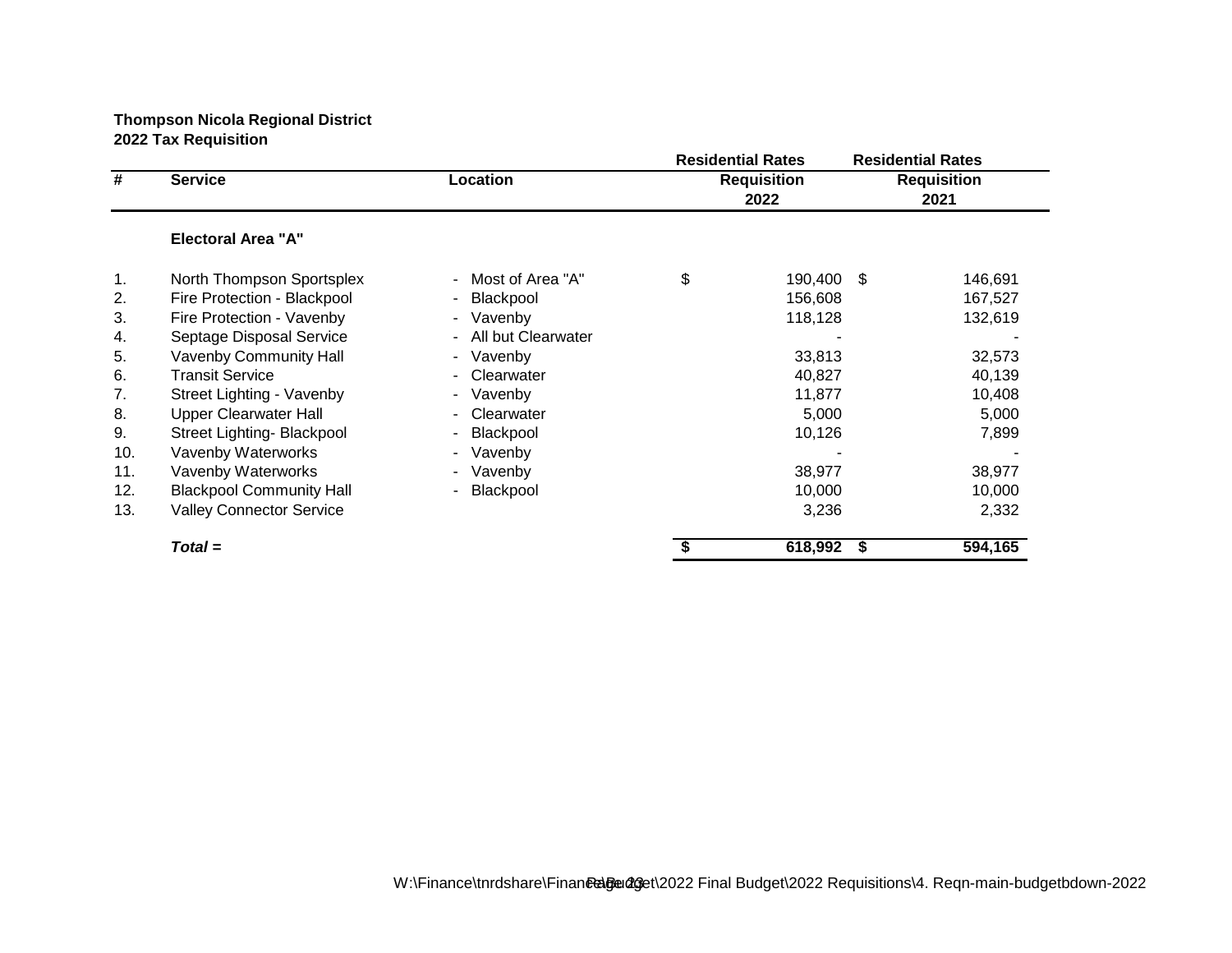|                |                              |                             | <b>Residential Rates</b> | <b>Residential Rates</b> |
|----------------|------------------------------|-----------------------------|--------------------------|--------------------------|
| #              | <b>Service</b>               | Location                    | <b>Requisition</b>       | <b>Requisition</b>       |
|                |                              |                             | 2022                     | 2021                     |
|                | <b>Electoral Area "B"</b>    |                             |                          |                          |
| $\mathbf{1}$ . | <b>Blue River Waterworks</b> | <b>Blue River</b><br>$\sim$ | 32,760                   | 32,400                   |
| 2.             | <b>Street Lighting</b>       | - Avola                     | 10,490                   | 9,679                    |
|                | $Total =$                    |                             | 43,250                   | 42,079                   |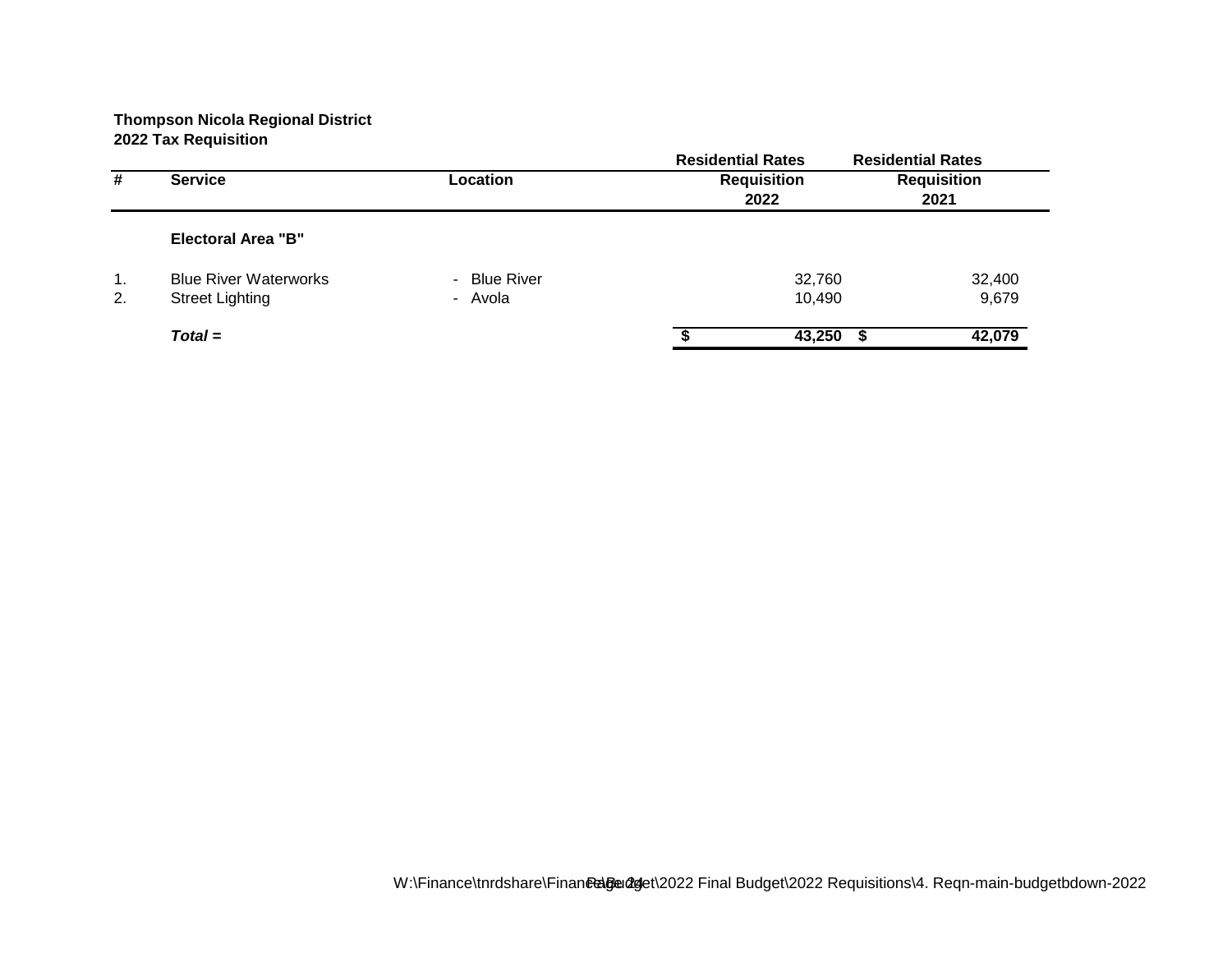|     |                              |                      | <b>Residential Rates</b> | <b>Residential Rates</b> |
|-----|------------------------------|----------------------|--------------------------|--------------------------|
| #   | <b>Service</b>               | Location             | <b>Requisition</b>       | <b>Requisition</b>       |
|     |                              |                      | 2022                     | 2021                     |
|     | <b>Electoral Area "E"</b>    |                      |                          |                          |
| 1.  | Cemeteries                   | Clinton<br>۰.        |                          | 5,498<br>5,782           |
| 2.  | Cemeteries                   | Clinton<br>۰.        |                          | 4,237<br>4,301           |
| 3.  | Television                   | <b>Clinton</b><br>۰. |                          |                          |
| 4.  | Television                   | Clinton<br>$\sim$    |                          |                          |
| 5.  | Fire Protection Grant-In-Aid | Clinton<br>$\sim$    |                          | 29,870<br>29,355         |
| 6.  | <b>Fire Protection</b>       | - South Green Lake   | 119,858                  | 113,751                  |
| 7.  | <b>Fire Protection</b>       | - South Green Lake   |                          | 30,000<br>30,000         |
| 8.  | <b>Fire Protection</b>       | - 70 Mile House      |                          | 29,870<br>29,869         |
| 9.  | <b>Fire Protection</b>       | - Loon Lake          | 143,000                  | 131,745                  |
| 10. | Waterworks                   | Loon Lake<br>$\sim$  |                          | 9,360<br>9,360           |
|     | $Total =$                    |                      | 371,693                  | 354,163<br>\$            |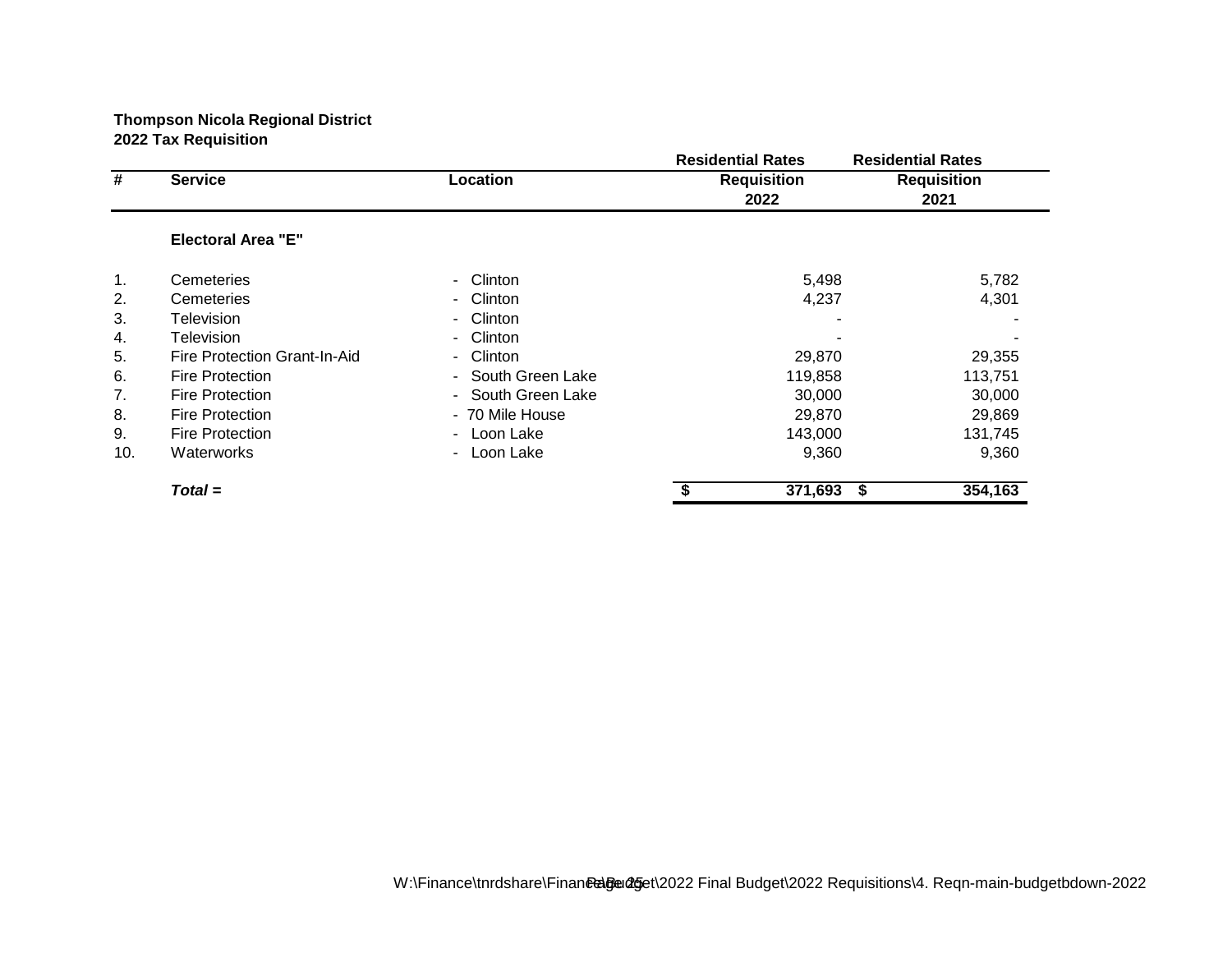|    |                                     |                                       | <b>Residential Rates</b> |         | <b>Residential Rates</b> |
|----|-------------------------------------|---------------------------------------|--------------------------|---------|--------------------------|
| #  | <b>Service</b>                      | Location                              | <b>Requisition</b>       |         | <b>Requisition</b>       |
|    |                                     |                                       | 2022                     |         | 2021                     |
|    | <b>Electoral Area "I"</b>           |                                       |                          |         |                          |
| 1. | Television                          | Lytton<br>۰.                          |                          | 127     | 7,007                    |
| 2. | Television                          | - Spences Bridge                      |                          | 5,990   | 4,734                    |
| 3. | <b>Fire Protection</b>              | - Ashcroft                            |                          | 29,280  | 27,220                   |
| 4. | Walhachin Waterworks                | Walhachin<br>$\overline{\phantom{0}}$ |                          | 38,264  | 38,264                   |
| 5. | Thompson River Watershed Manageme - | Ashcroft                              |                          | 116     | 116                      |
| 6. | Waterworks                          | - Spences Bridge                      |                          | 74,660  | 74,660                   |
|    | $Total =$                           |                                       |                          | 148,437 | 152,001                  |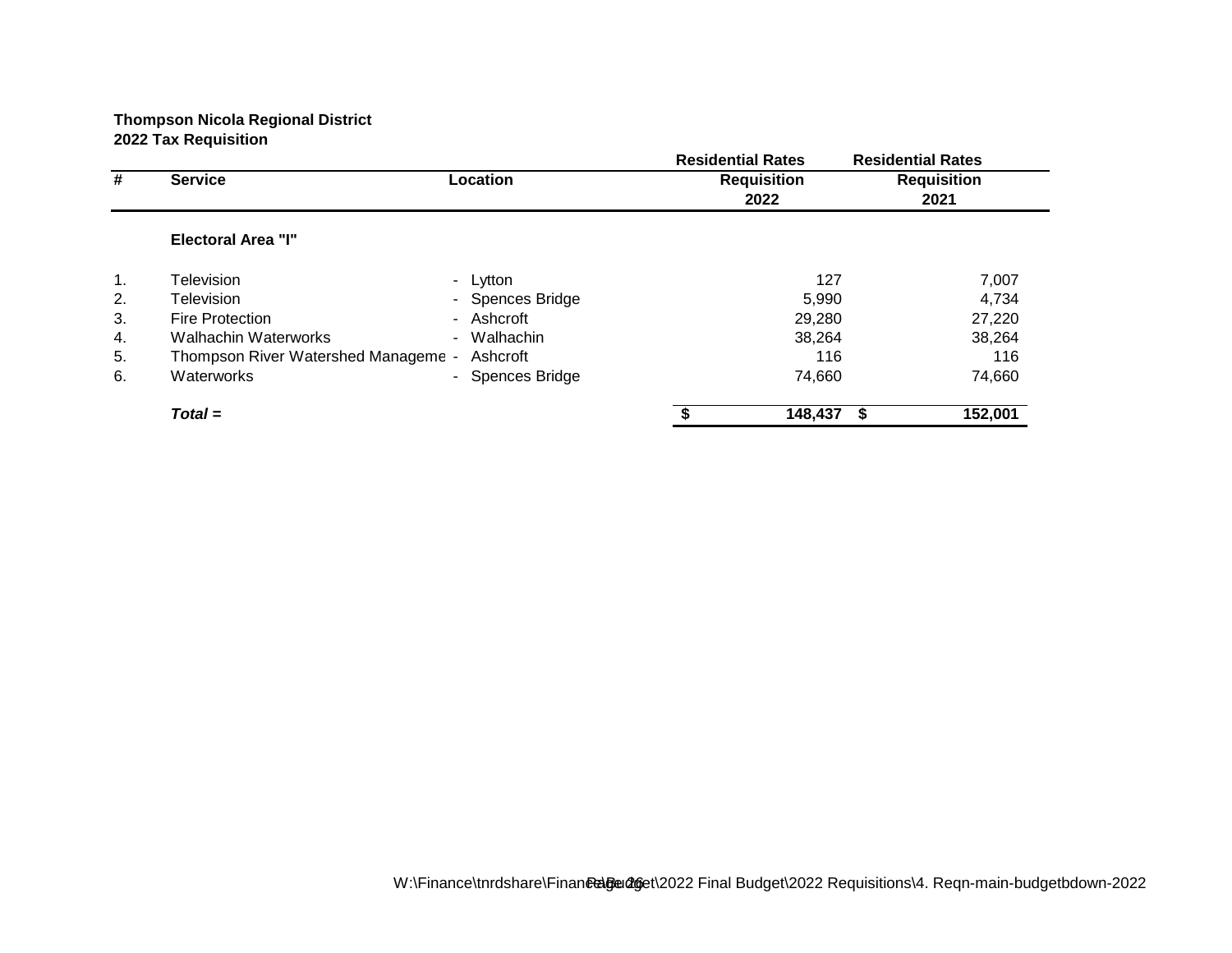|     |                           |                              | <b>Residential Rates</b>   | <b>Residential Rates</b>   |
|-----|---------------------------|------------------------------|----------------------------|----------------------------|
| #   | <b>Service</b>            | Location                     | <b>Requisition</b><br>2022 | <b>Requisition</b><br>2021 |
|     | <b>Electoral Area "J"</b> |                              |                            |                            |
| 1.  | Television                | Mamit Lake<br>$\blacksquare$ | 2,226                      | 2,678                      |
| 2.  | Television                | - Savona                     |                            |                            |
| 3.  | Savona Community Hall     | - Savona                     | 20,600                     | 19,220                     |
| 4.  | <b>Fire Protection</b>    | Mamit Lake<br>$\sim$         | 4,210                      | 3,869                      |
| 5.  | <b>Community Parks</b>    | - Tobiano                    | 134,200                    | 154,500                    |
| 6.  | Street Lighting- Tobiano  | - Mamit Lake                 | 3,054                      | 3,070                      |
| 7.  | <b>Fire Protection</b>    | - Tobiano                    | 295,051                    | 270,150                    |
| 8.  | Hydro & Telephone         | - Paska/Face Lakes           |                            |                            |
| 9.  | Thompson River Watershed  |                              | 2,114                      | 2,080                      |
| 10. | Waterworks                | - Savona                     | 123,546                    | 123,546                    |
|     | $Total =$                 |                              | 585,001                    | 579,113<br>\$              |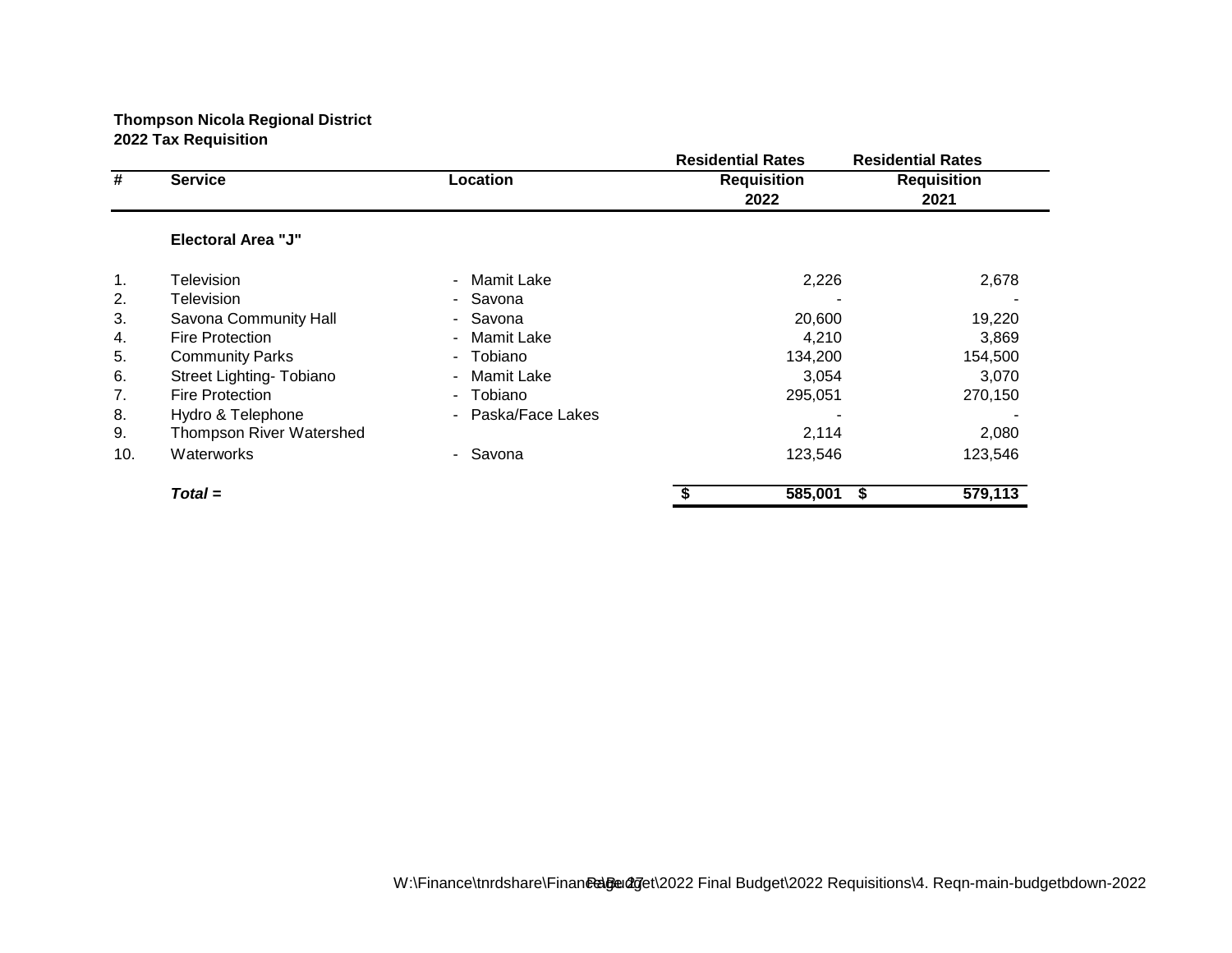|                                        |                                              | <b>Residential Rates</b>   | <b>Residential Rates</b>                      |
|----------------------------------------|----------------------------------------------|----------------------------|-----------------------------------------------|
| <b>Service</b>                         | Location                                     | <b>Requisition</b>         | <b>Requisition</b>                            |
|                                        |                                              | 2022                       | 2021                                          |
| Electoral Area "L"                     |                                              |                            |                                               |
|                                        | $\blacksquare$                               |                            | 7,725                                         |
| <b>Fire Protection</b>                 | - Pritchard (L&P - \$151,434)                |                            | 79,896                                        |
| VLA Flats Fire Protection Grant-In-Aid | <b>VLA Flats</b><br>$\sim$                   |                            | 15,450                                        |
| Del Oro Waterworks                     | - Del Oro                                    |                            | 8,955                                         |
| <b>Westwold First Responders</b>       |                                              |                            |                                               |
| $Total =$                              |                                              |                            | 112,026<br>- S                                |
|                                        | <b>Pritchard Community Hall Grant-In-Aid</b> | Pritchard (L&P - \$15,355) | 7,678<br>75,717<br>15.450<br>8,955<br>107,800 |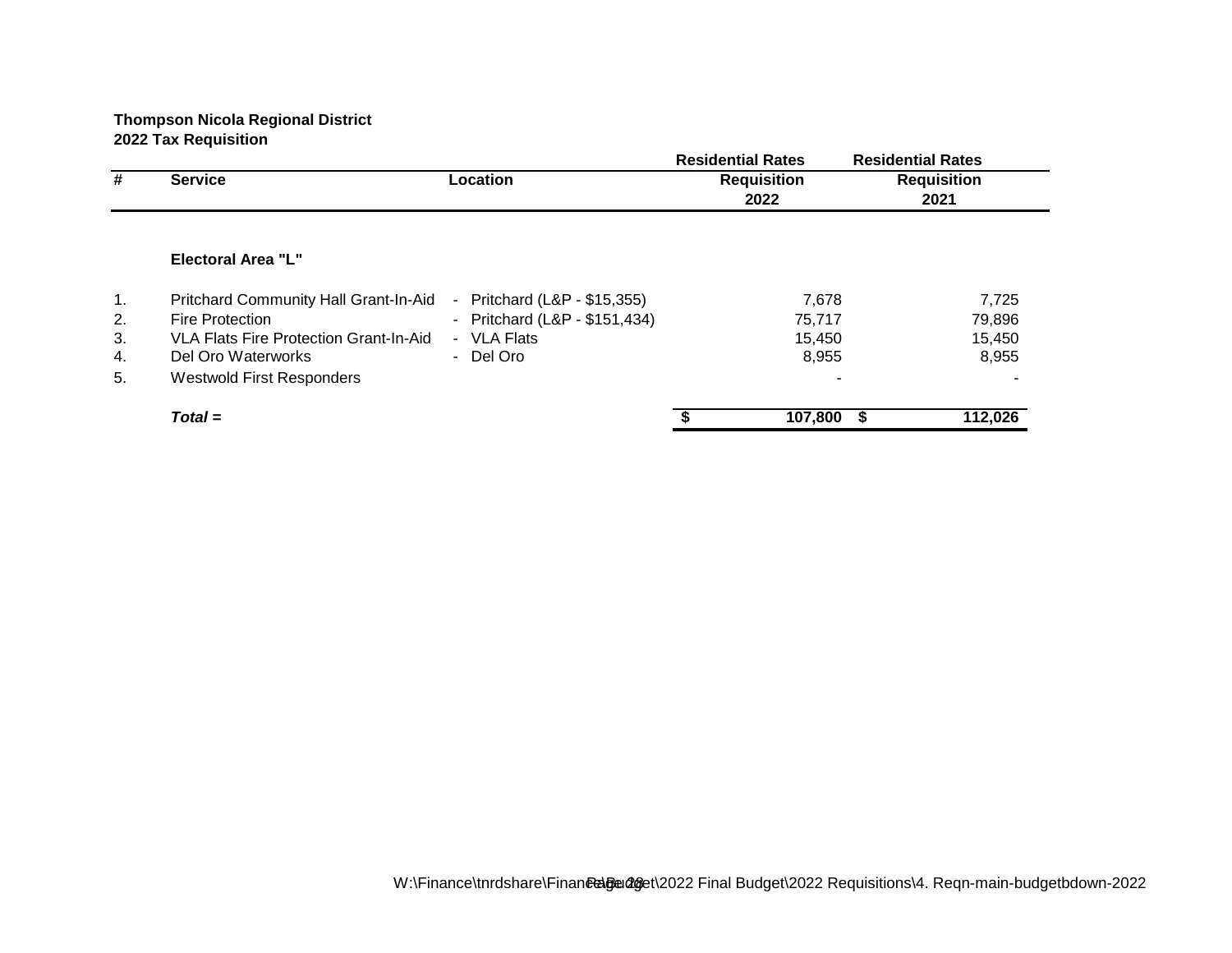|    |                            |                                                    | <b>Residential Rates</b> | <b>Residential Rates</b> |
|----|----------------------------|----------------------------------------------------|--------------------------|--------------------------|
| #  | <b>Service</b><br>Location |                                                    | <b>Requisition</b>       | <b>Requisition</b>       |
|    |                            |                                                    | 2022                     | 2021                     |
|    |                            |                                                    |                          |                          |
|    | <b>Electoral Area "M"</b>  |                                                    |                          |                          |
| 1. | Nicola Valley Archives     | - Area M - Imp Only                                | 6,781                    | 6,306                    |
| 2. | Television                 | Mamit Lake<br>$\sim$                               | 4,062                    | 3,610                    |
| 3. | <b>Fire Protection</b>     | Merritt (M&N - \$159475)<br>$\blacksquare$         | 79,738                   | 76,029                   |
| 4. | Recreation                 | Merritt<br>$\overline{\phantom{0}}$                |                          | 49,556                   |
| 5. | Recreation                 | Lower Nicola- Imp Only<br>$\overline{\phantom{0}}$ |                          | 8,257                    |
| 6. | <b>Transit Service</b>     | Merritt (M)<br>$\blacksquare$                      | 54,299                   | 8,549                    |
| 7. | <b>Fire Protection</b>     | <b>Mamit Lake</b><br>$\blacksquare$                | 10,300                   |                          |
|    | $Total =$                  |                                                    | 155,180                  | 152,307<br>- S           |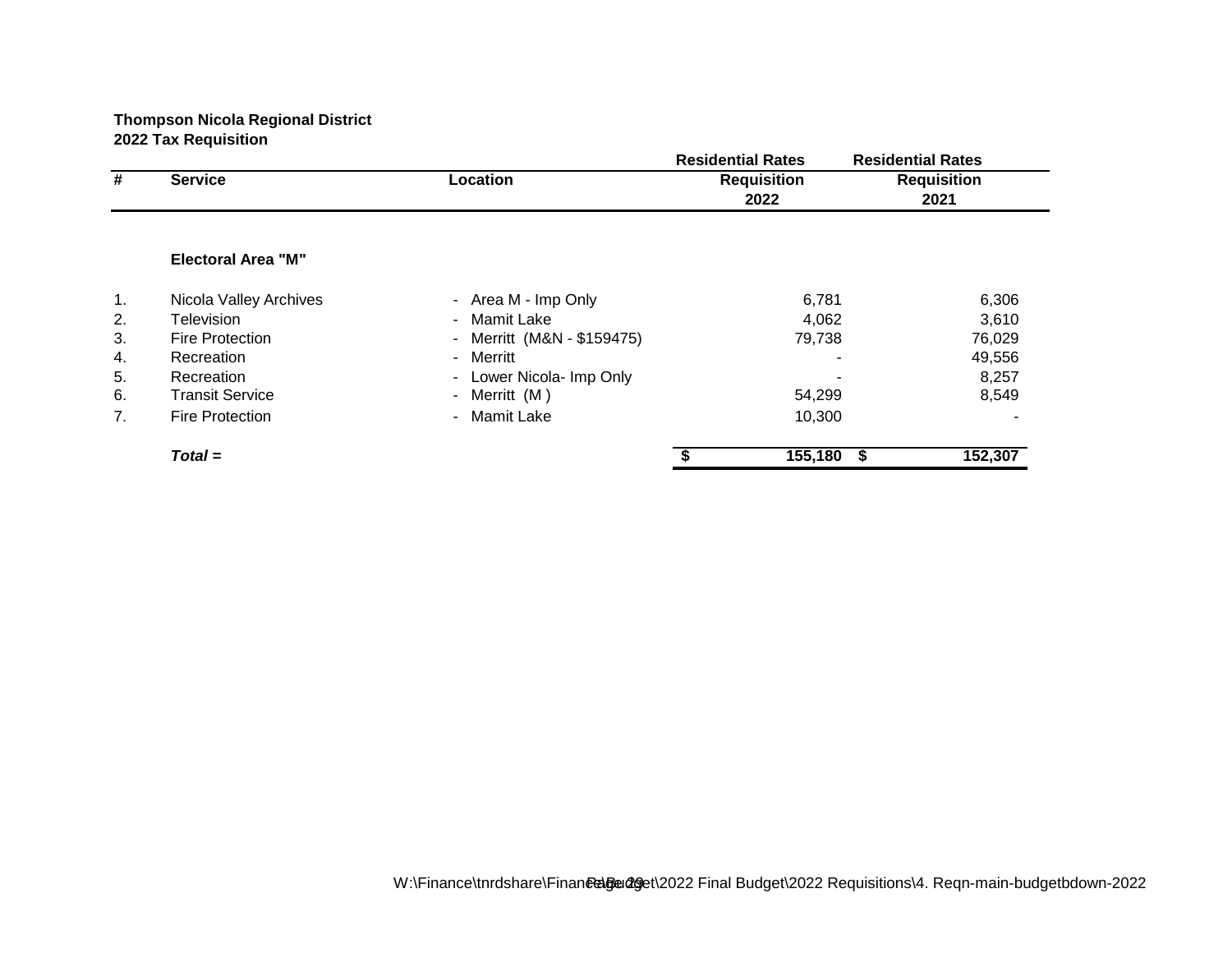|                |                            |                            | <b>Residential Rates</b> | <b>Residential Rates</b> |
|----------------|----------------------------|----------------------------|--------------------------|--------------------------|
| #              | <b>Service</b><br>Location |                            | <b>Requisition</b>       | <b>Requisition</b>       |
|                |                            |                            | 2022                     | 2021                     |
|                | <b>Electoral Area "N"</b>  |                            |                          |                          |
| $\mathbf{1}$ . | Nicola Valley Archives     | - Area N - Imp Only        | 6,218                    | 6,693                    |
| 2.             | <b>Fire Protection</b>     | - Merritt (M&N - \$159475) | 79,738                   | 76,029                   |
| 3.             | Recreation                 | - Merritt (M&N) - Imp Only | 49,791                   | 52,592                   |
| 4.             | <b>Street Lighting</b>     | - Coldwater Road           | 3,839                    | 3,504                    |
|                | $Total =$                  |                            | 139,586                  | 138,818                  |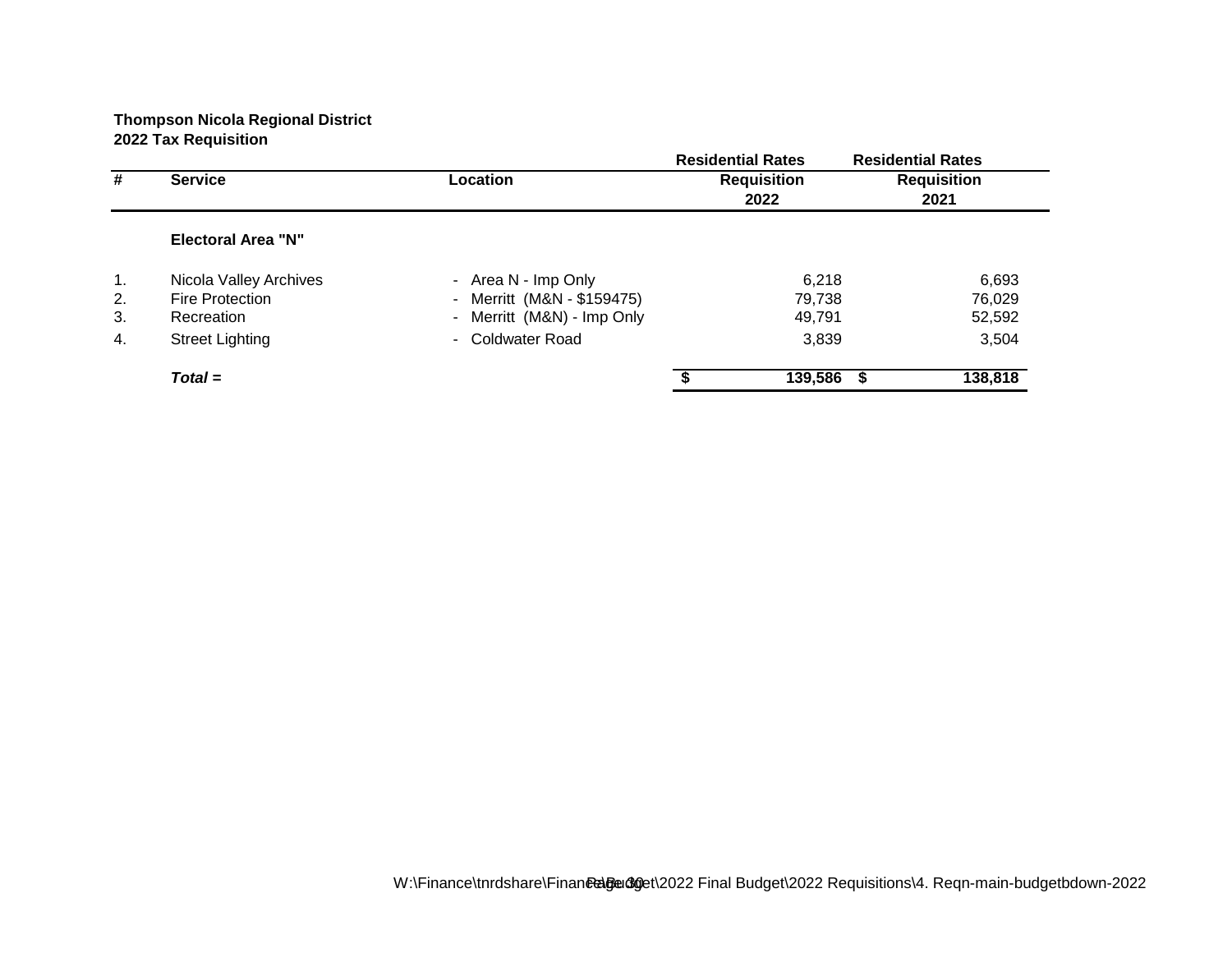|                |                                         |                               | <b>Residential Rates</b> | <b>Residential Rates</b> |
|----------------|-----------------------------------------|-------------------------------|--------------------------|--------------------------|
| #              | <b>Service</b>                          | Location                      | <b>Requisition</b>       | <b>Requisition</b>       |
|                |                                         |                               | 2022                     | 2021                     |
|                | <b>Electoral Area "O"</b>               |                               |                          |                          |
| $\mathbf{1}$ . | Fire Protection Grant-In-Aid            | Little Fort<br>$\sim$         | 139,638                  | 133,847                  |
| 2.             | Fire Protection Grant-In-Aid            | Little Fort<br>$\blacksquare$ |                          | 994<br>854               |
| 3.             | <b>Fire Protection</b>                  | Barriere<br>$\blacksquare$    | 50,000                   | 49,012                   |
| 4.             | <b>Little Fort Community Hall</b>       | Little Fort<br>$\sim$         | 20,620                   | 20,630                   |
| 5.             | Waterworks                              | <b>Maple Mission</b>          | 6,888                    | 6,888                    |
| 6.             | <b>Valley Connector Transit Service</b> |                               | 1,504                    | 1,117                    |
|                | $Total =$                               |                               | 219,644                  | 212,348<br>S             |